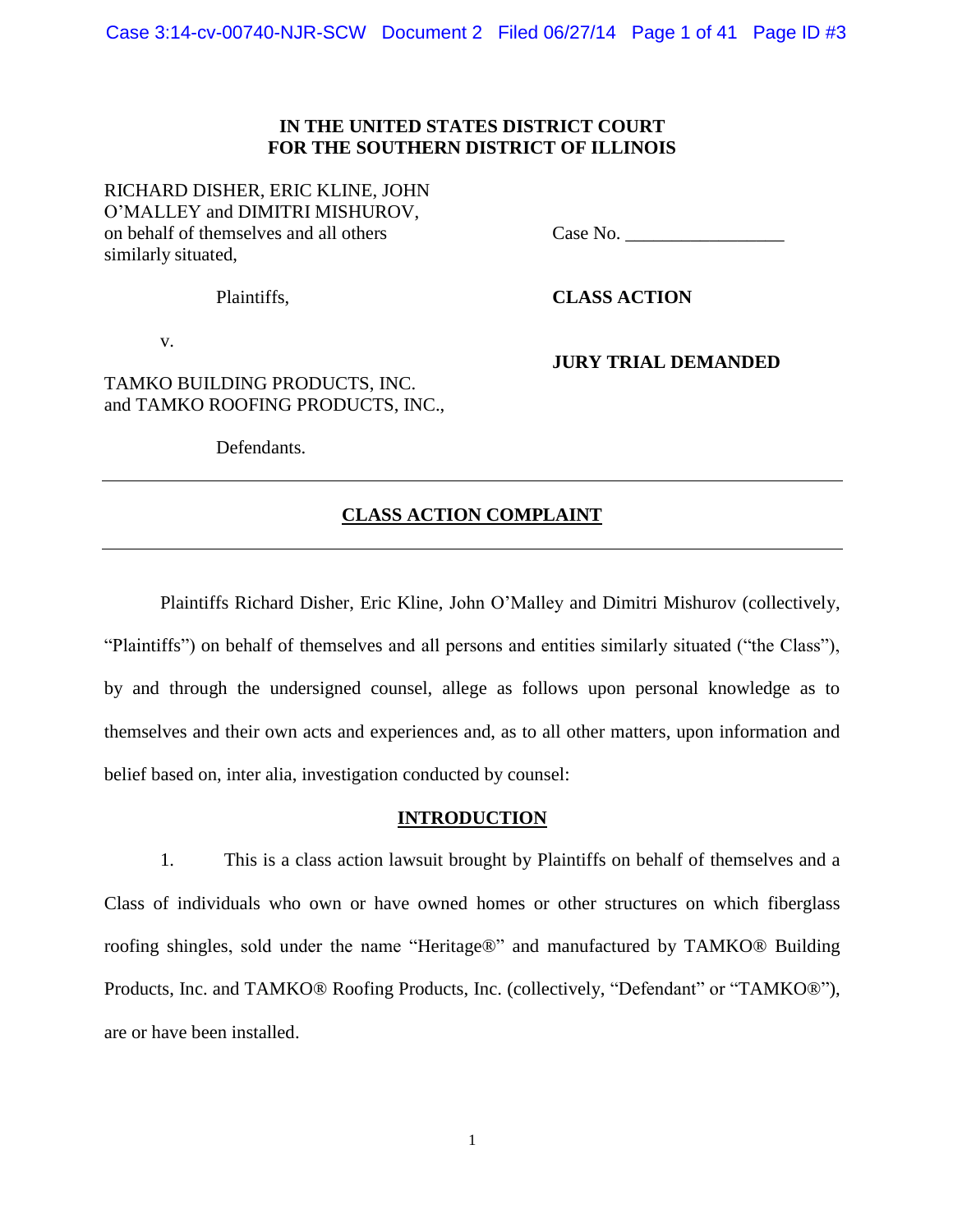2. Defendant's Heritage® shingles are plagued by design flaws that result in cracking, curling, blistering, degranulation and general deterioration. Yet Defendant continues to sell them to the public and continues to make false representations and warranties despite the fact that the shingles are defective and will prematurely fail -- causing property damage and costing consumers substantial removal and replacement costs.

3. This class action seeks damages, punitive damages, injunctive relief, costs, attorneys' fees, and other relief as a result of Defendant's willful, wanton, reckless, and/or grossly negligent conduct in causing consumers' structures to be in a dangerous, defective, unsafe, and unfit condition for habitation.

### **PARTIES**

4. At all relevant times, Plaintiff Richard Disher has been a citizen of Illinois, residing in the County of Madison.

5. At all relevant times, Plaintiff Eric Kline has been a citizen of Colorado, residing in the County of Denver.

6. At all relevant times, Plaintiff Dimitri Mishruov has been a citizen of Colorado, residing in the County of Denver.

7. At all relevant times, Plaintiff John O'Malley has been a citizen of Kentucky, residing in the County of Jefferson.

8. TAMKO Building Products, Inc. and TAMKO Roofing Products, Inc. are corporations organized and existing under the laws of the State of Missouri, with their principal place of business located in Joplin, Missouri.

9. Defendant designed, manufactured, warranted, advertised, and sold defective shingles that were installed on thousands of structures located in Illinois, Colorado, Kentucky and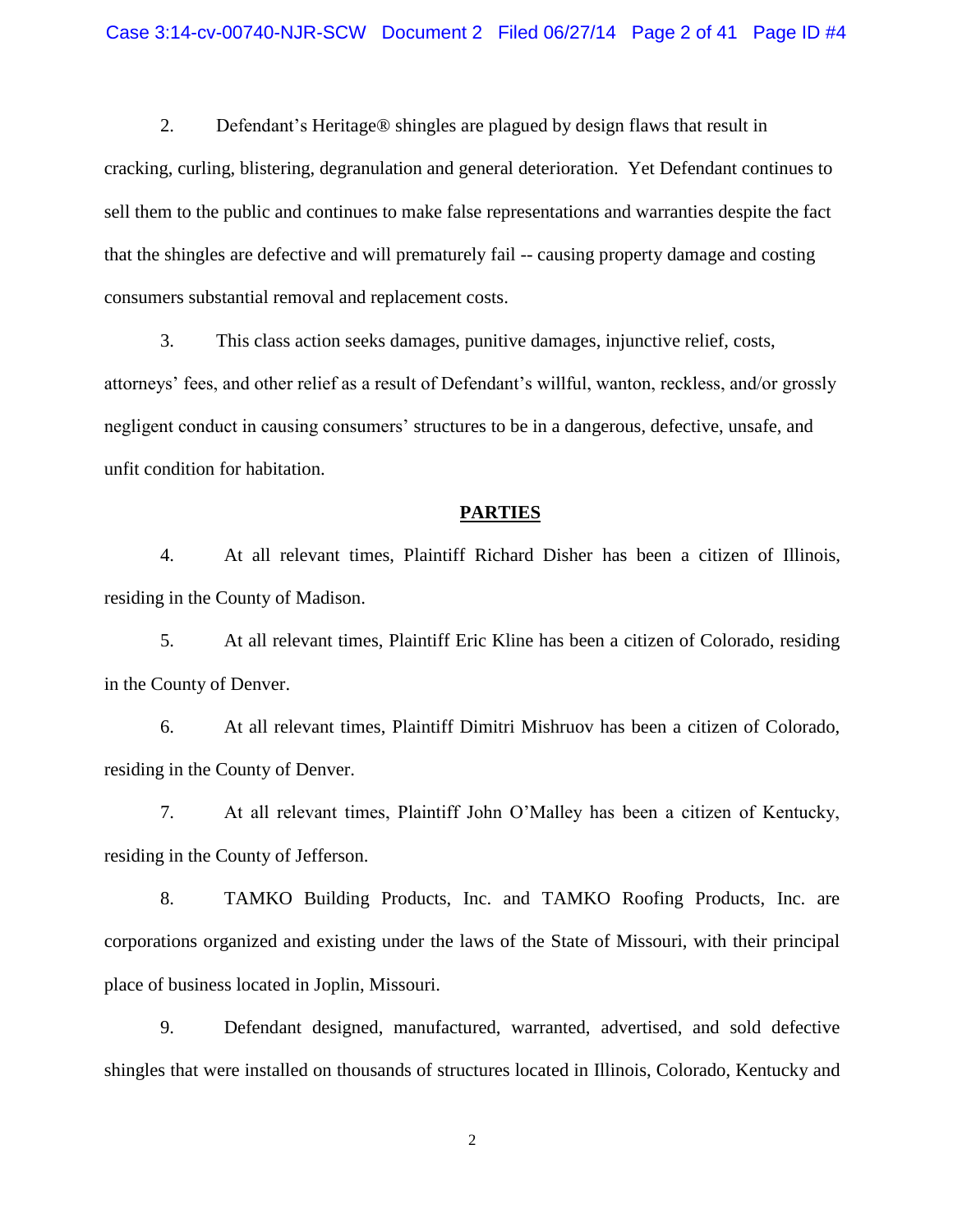throughout the United States.

#### **JURISDICTION AND VENUE**

10. This Court has jurisdiction over this action pursuant to 28 U.S.C. §1331 and the Class Action Fairness Act of 2005, 28 U.S.C. §1332(d) (2). The matter in controversy in this class action exceeds \$5,000,000.00 exclusive of interest and costs, and some members of the Class are citizens of states other than the states in which Defendant is incorporated and has its primary place of business.

11. Venue is proper pursuant to 28 U.S.C. §1391(a) because: (1) a substantial part of the events giving rise to this action occurred in this District; and (2) a substantial part of the property that is the subject of this action is located in this District. Defendant maintains a warehouse in Illinois. In addition, in the Southern Illinois area alone, Defendant distributes shingles to the following distinct dealers: STOTLAR HERRIN LUMBER CO., EAST SIDE LUMBERYARDD SUPPLY CO. INC., SOUTHSIDE LUMBER COMPANY, BOB STOTLAR BUILDING CENTER, R P LUMBER COMPANY INC., ASSOCIATED LUMBER, BARNES LUMBER CO., WRIGHT DO IT CENTER, R P LUMBER COMPANY INC., CENTRALIA HOME CENTER, SOUTHERN WHISTLE LUMBER CO. INC., ASSOCIATED MATERIALS, and ADDIEVILLE LUMBER.

12. As a result of Defendant designing, manufacturing, marketing, distributing, promoting, and/or selling, either directly or indirectly through third parties (such as the distributors listed above) or related entities, Heritage® shingles throughout Illinois, Defendant obtained the benefits of the laws of Illinois and profited from Illinois commerce.

13. Defendant conducted systematic and continuous business activities in and throughout the state of Illinois and otherwise intentionally availed itself of the market in Illinois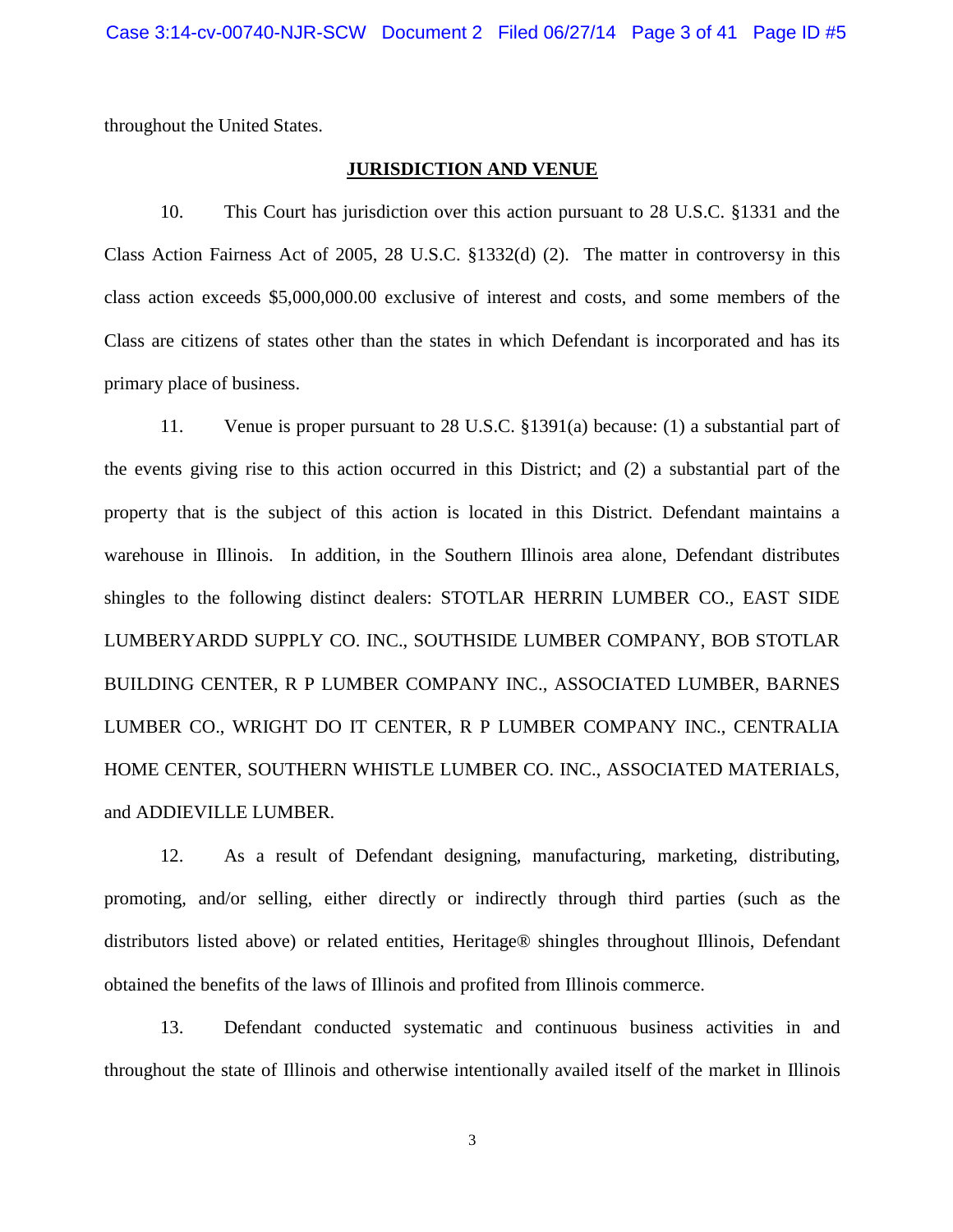through the promotion and marketing of its products.

#### **FACTUAL ALLEGATIONS**

14. Since 1985, Defendant has been engaged in the business of designing, developing, manufacturing, distributing, marketing, selling, and installing fiberglass Heritage® shingles. On its website, www.tamko.com, Defendant boasts that "TAMKO took the beauty of architectural laminates shingles to the next level with its introduction of fiberglass Heritage Series shingles, offering an attractive color selection."

15. Defendant sells its products through a network of retailers, installers, and distributors.

16. Heritage® shingles are manufactured using the same basic formula: a base that consists of a double-layer fiberglass mat coated on both sides with asphalt, and a top layer of ceramic mineral granules along with a strip of asphalt sealant.

17. Defendant manufactured and marketed its shingles under the American Heritage® series with various product names including, but not limited to, Heritage, Heritage 50, Heritage 50 AR, Heritage XL AR, Heritage 30, Heritage 30 AR, Heritage Vintage, Heritage Vintage AR, Heritage Premium, Heritage Woodgate, Heritage IR, Heritage Declaration, Heritage M50, Heritage MXL, Heritage M30, Heritage Stormfighter AR, and Heritage Windfighter.

18. Defendant maintains District Offices in: Colorado, Alabama, Maryland, Texas and Missouri; Manufacturing Facilities in: Alabama, Maryland, West Virginia, Tennessee, Kansas, Missouri, Florida and Texas; Warehouses in: Illinois, Utah, Arizona, Nebraska, Oklahoma, Missouri, Florida, Georgia and South Carolina; and a Public Warehouse in: New Mexico.

19. Customers of Defendant make purchasing decisions based, in part, upon the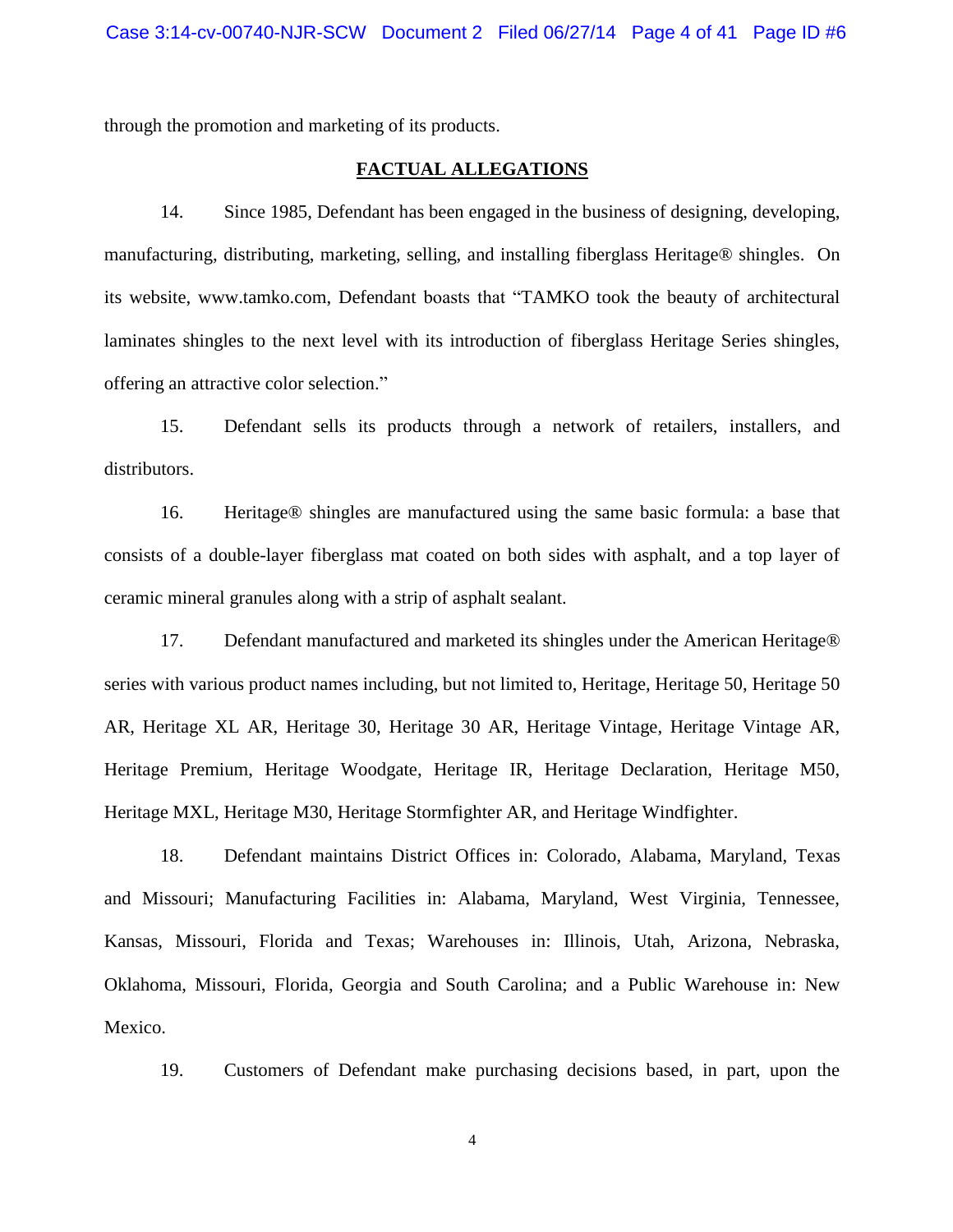information presented by the company through its website, marketing literature, advertisements and warranties.

20. On its website, www.tamko.com, Defendant makes the following claims

concerning its shingles (including Heritage®):

Offering quality roof protection is in our Heritage.

\*\*\*

Choosing TAMKO® products will provide professional-grade performance to enhance roof protection.

\*\*\*

Nothing distinguishes the look of a home quite like an architecturally shingled roof. But more than aesthetics alone, a roof should offer performance and protection. TAMKO® offers a complete line of shingles that delivers the cut, color and coverage that not only allows you to express your style as a homeowner, but also helps protect your most valuable asset. Now that's beauty that performs.

\*\*\*

Heritage Series Laminated Asphalt Shingles by TAMKO® have always provided years of striking beauty and excellent roofing protection . They also offer the longest up-front protection available.

\*\*\*

Shingles with a great Heritage.

- Part of TAMKO's popular Heritage Series of Laminated Asphalt Shingles
- Naturally deep shadow lines portray the look of real wood shakes
- Five outstanding color choices enable you to personalize the beauty

\*\*\*

- Made with a double-layer fiberglass mat for strength
- Coated on both sides with weathering-grade asphalt and topped with ceramic mineral granules for excellent roofing protection
- Features self-sealing asphalt strip for added wind resistance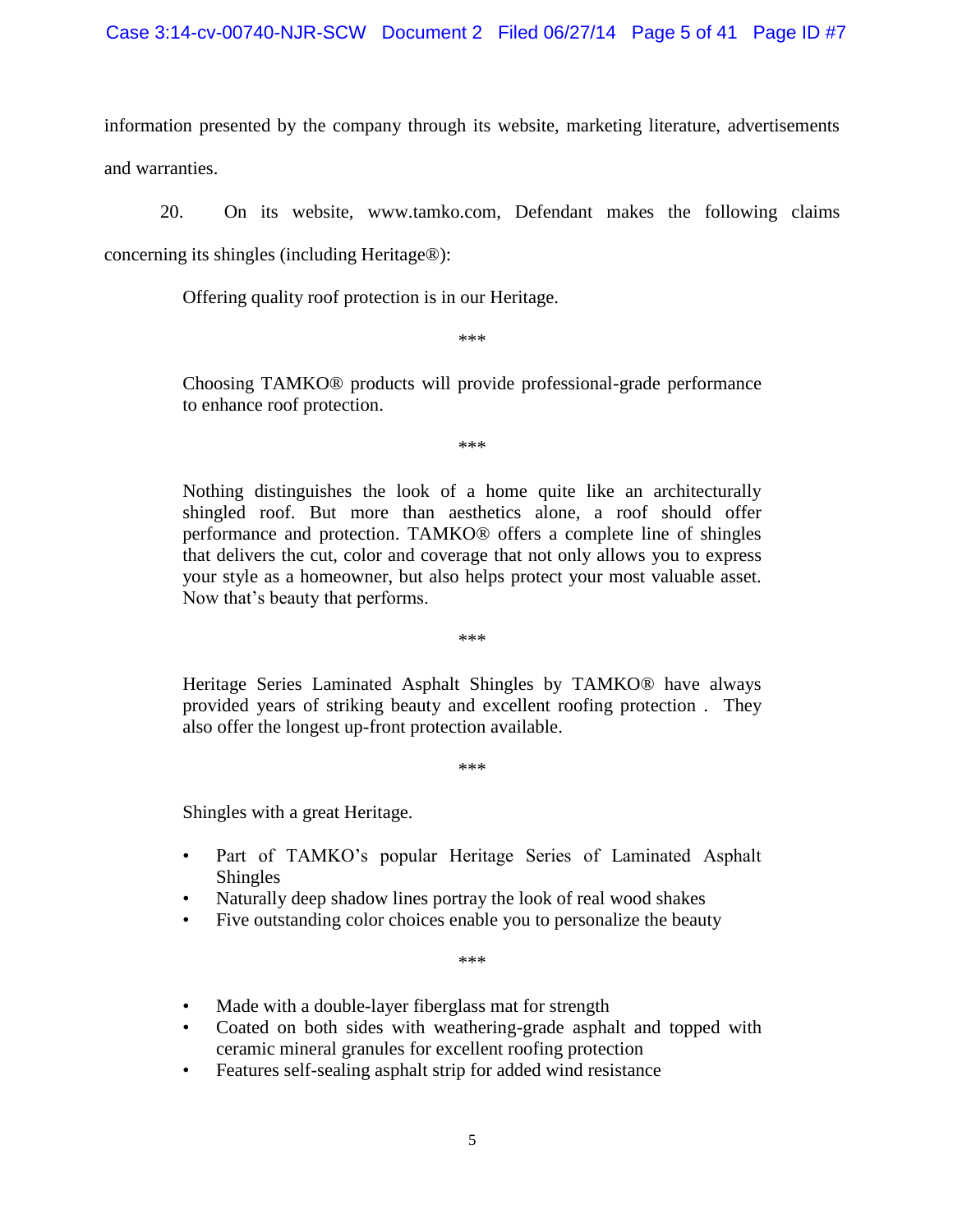\*\*\*

- Improves the look and curb appeal of your home without the high costs or liabilities associated with wood
- Excellent for new construction or reroofing

\*\*\*

#### BUILDING PRODUCTS FOR THE PROFESSIONAL.

Since 1944, building professionals and homeowners have looked to TAMKO for quality products that are built to perform.

21. Defendant has knowingly and intentionally concealed, and failed to disclose that, notwithstanding statements on its website (such as the above), brochures, advertisements and warranties, its shingles routinely deteriorate at an accelerated rate by cracking, curling, blistering and degranulating far in advance of the expiration of their purported warranty periods. Indeed, Defendant's shingles have deteriorated and will continue to deteriorate at an accelerated rate which clearly demonstrates their lack of durability and resiliency.

22. Defendant advertised that the shingles meet certain industry standards (i.e., ASTM International -- a standard setting organization that establishes and maintains industry standards for many different products) despite failing to test and adequately determine the reliability of its product when used in the real world.

23. Defendant has knowingly and intentionally concealed, and failed to disclose, that it actually had no intention of providing the services set forth in its purported warranties.

24. Upon information and belief, Defendant has had ample notice of the deficiencies described herein for many years and has been routinely notified by its customers (by way of warranty claim submissions and complaints) that its shingles are/were defective and not functioning as advertised and warranted.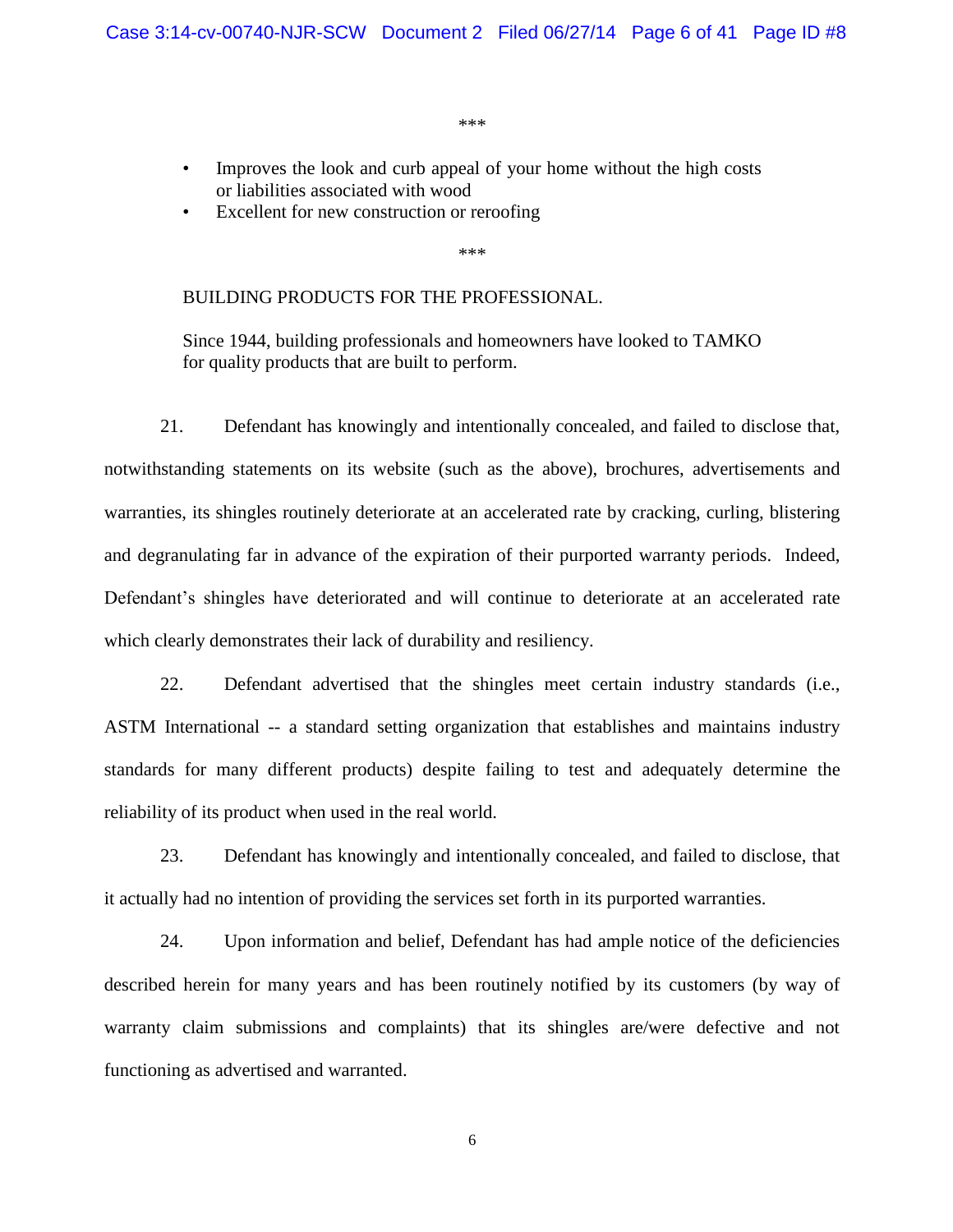25. In addition to damages to their shingles and roofs, Plaintiffs and the Class have also suffered damage to the underlying elements of their structures. Ignoring customer complaints and concerns, Defendant has failed to implement any changes to its shingle products or warranty procedures to remedy the defects associated with its products.

26. Had Defendant not withheld and omitted vital information concerning the design, reliability and performance of the shingles, Plaintiffs and members of the Class would not have purchased and/or installed them on the roofs of their structures.

# **Frustrated Customer Postings**

27. The following represents a small sample of internet postings by owners of Defendant's shingles [sic throughout]:

We built a new home in the summer of 2011 with Heritage 30 roofing. In the 2 years since large sections of the roof have blown off 8 times. The manufacturer is completely non-responsive but the contractor has been fixing it to this point. They are now starting to say the shingles were bad from the start and we need to push back on the manufacturer for a total replacement. We have tried but get know response. They say they will send a kit to collect samples and get paperwork filled out but they never send anything. This company needs to be put out of business quickly. $1$ 

I had Tamko Heritage 30 laminated shingles installed on my house in 2004 and the aggregate is coming off on about 10-20% of the shingles. I have contacted Tanko but have received no response to date. $<sup>2</sup>$ </sup>

My house was purchased 'new' in 2007 [Tamco Heritage roof installed in November 2007], and winds of 50 mph t0 65 mph these same shingles blow-off like they were just laying on the roof. After two complaints with Tamco, and they are still saying that the problem is not because of the manufacturer. I am very frustrated! $3$ 

We have had shingles blow off ... after the second time having people replace shingles we asked them what the problem was. The people that replaced them said the shingles are cheap and that the adhesive is faulty and there is way to much

 $\mathbf{1}$ <sup>1</sup> MY3CENTS, http://mythreecents.com/reviews/tamko (last visited June 10, 2014).

<sup>2</sup> *Id*.

<sup>3</sup> *Id*.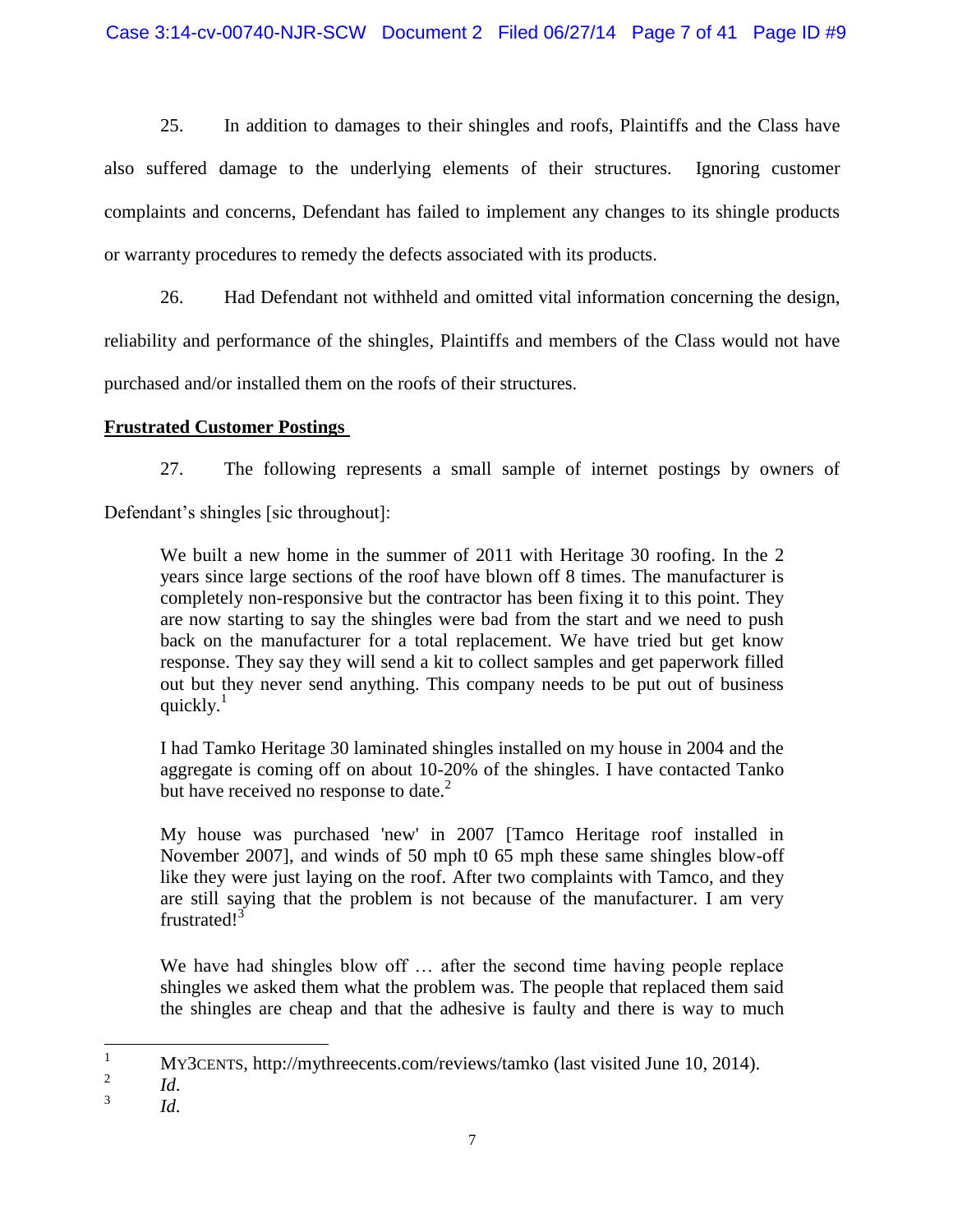granulation on the shingles. 4

We purchased our house new in 2011. Shingles have blown off the roof in at least three occasions since… the wind conditions were not extreme on the other two occasions and none of the houses nearby lost shingles. Our contractor says that they did not seal properly.<sup>5</sup>

Every spring where there is any wind at all, several sheets of shingles blow off… The roofer said the shingles did not have adequate sealant.<sup>6</sup>

Our builder installed TAMKO shingles. This is an expensive home, around \$275,000. Every spring when there is any wind at all, several sheets of shingles blow off. The first year, the builder restored them within warranty. The second year, I spent about \$20 in postage and also hired a roofer to help send samples to TAMKO. The roofer said that the shingles did not have adequate sealant. TAMKO gave a song and dance about winds of a certain velocity in the area and that went beyond the shingles' warranty. Must not have been much of a warranty. No other shingles in my neighborhood fell off. The people on the phone I spoke with were downright rude. Probably I will be due a new roof sooner rather than later. Heaven knows I WILL NOT USE TAMKO SHINGLES EVER AGAIN. Class action suit, anyone? $'$ 

We bought our house new almost 10 years ago. We have had shingles blow off every time we have a high wind after the second time having to replace shingles we asked them what the problem was. The people that replaced them said the shingles are cheap and that the adhesive is faulty and there is way to much granulation on the shingles. Since the builder has the shingles in his name we don't have a leg to stand on. The repair man said that our best bet is to hope for the next strong wind to take enough off to merit our insurance to pay for a new roof because until then we will have to keep paying out of pocket to replace and repair wind damage!!!! Don't use this product!!!! You will be continually paying repair bills and new shingle costs!!!!<sup>8</sup>

I have Tamko Heritage 30 shingles on my house that was built in 2004 that are already failing. A lot of them are almost bare as all the gravel continues to fall off of them. The smaller 3 demential pieces are falling off. And all the edges frayed, Fiberglas showing. I went through Tamkos warranty claim process and they sent me a certificate for prorated 25sq. Out of 37sq. And shingles only, no labor , no

 $\frac{1}{4}$ Tamko Heritage 30, CONSUMERREPORTS.ORG, http://www.consumerreports.org/cro/homegarden/home-improvement/roofing/roofing-ratings/models/overview/tamko-heritage-30- 99021091.htm (last visited June 10, 2014).

<sup>5</sup> *Id.*

<sup>6</sup> *Id.*

<sup>7</sup> *Id.* 

<sup>8</sup> *Id.*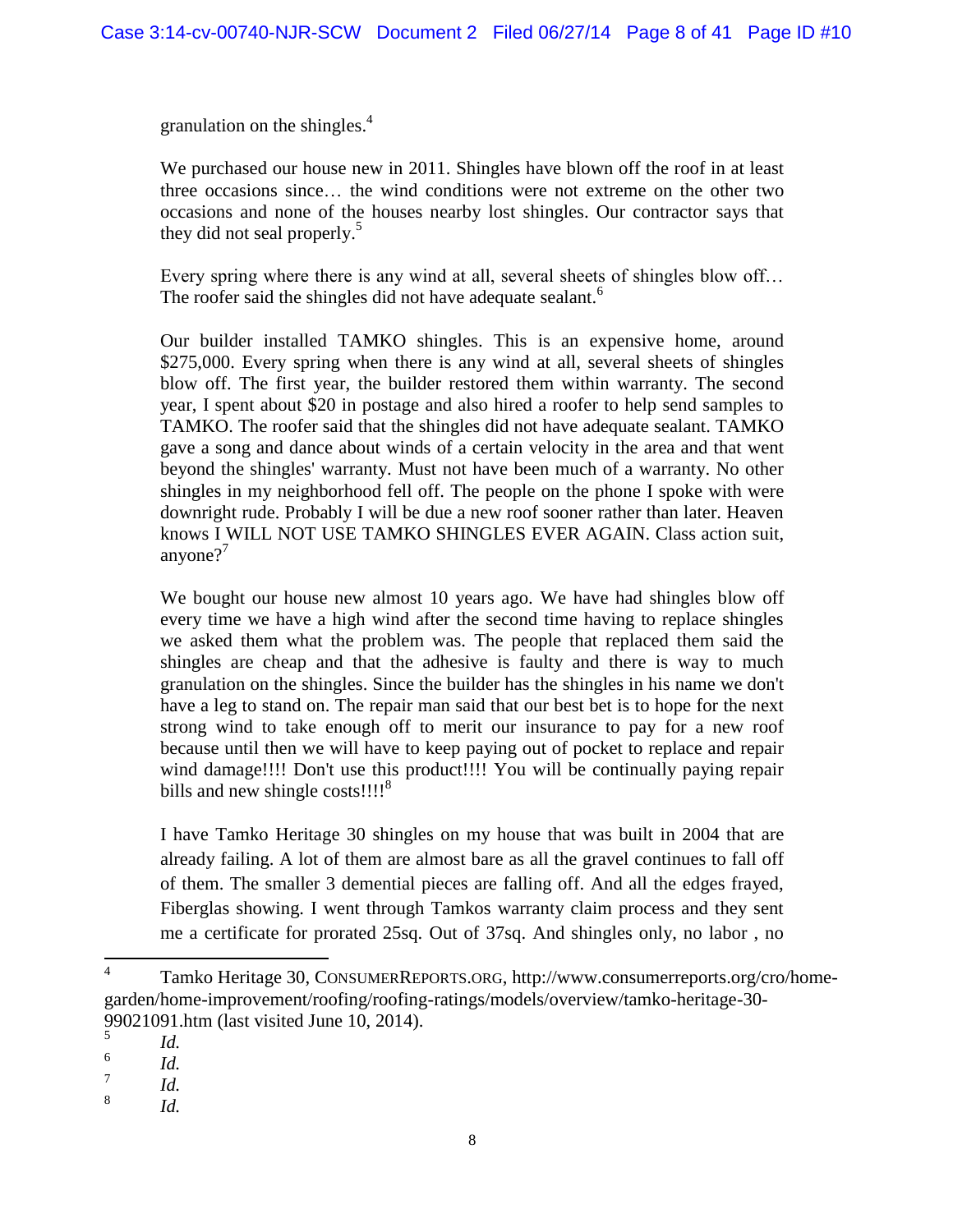underlayment , no metal. Looks like I'm responsible for the rest of the cost, this to me is completely unfair considering I bought a 30 year shingle that failed in 9 years. All the rest of the houses in my sub. Have GAF shingles and they all look really good still. My builder wanted to install GAF shingles and I demanded Tamko because I liked the color, a 30 year shingle is a 30 year shingle regardless of brand right? Expensive lesson on my part. DON'T BUY THIS PRODUCT!!!!! When I called Tamko back and questioned their settlement offer they very rudely read me their "limited warranty" , not getting anywhere there. All I can do is try to get the word out so somboby else doesn't make the same mistake I did. DO NOT BUY THIS PRODUCT!!!!<sup>9</sup>

My Tamko Heritage Shingles are about 8 years old. Every time we have a strong front come in and high winds I loose shingles off my roof. Lost them twice the first year. The glue on the back doesn't stick, they start flapping and then rip off. Called about a warrenty and tamko wanted me to remove two complete shingles at my expense and mail them to them for a claim. If they found them defective maybe a prorated warrenty on the shingles and labor at my expence! I would never use any tamko product again and will tell anyone looking to do a roof not to use their products!! Not a very reputable company in my oppinion.<sup>10</sup>

Had a guy install these Tamko heritage shingles about 3 years ago. Good price. I got a steep roof. Now I got shingles falling out. Roofer says Shingle problem. Tamko says call the roofer. Not sure what to do now.<sup>11</sup>

Did my research, put on the best roof I ever have in June of 2006. Chose the Tamko Heritage 30 ar shingle and put them over a Titanium underlayment. Installed them myself with a professional roofer running the nail gun at my side. Roof looked great till I did my inspection this summer. Edges not stuck down, curling shingles, separated shingles, cracked shingles. Now what? The whole west side looks horrible and I am sure water is now getting in. I contacted the Tamko company. Nothing yet. But it sounds to me from all the reviews and complaints I have read here and elsewhere that I will probably get the runaround from them. Don't think I will purchase Tamko shingles again.<sup>12</sup>

Built a new home in 2007 and our national builder used Tamko Heritage 30 year shingles. We've had to replace shingles 6 times since we moved in - they keep

http://www.roofery.com/shingles/reviews/tamko/ (last visited June 10, 2014).

<sup>9</sup> *Tamko Roofing Products*, COMPLAINTS.COM,

http://www.complaints.com/directory/2005/october/19/38.htm (last visited June 10, 2014). <sup>10</sup> *Consumer Reviews of Tamko shingles*, THE ROOFERY,

<sup>11</sup> *Consumer Reviews of Tamko shingles*, THE ROOFERY,

http://www.roofery.com/shingles/reviews/tamko/2/ (last visited June 10, 2014). <sup>12</sup> *Id.*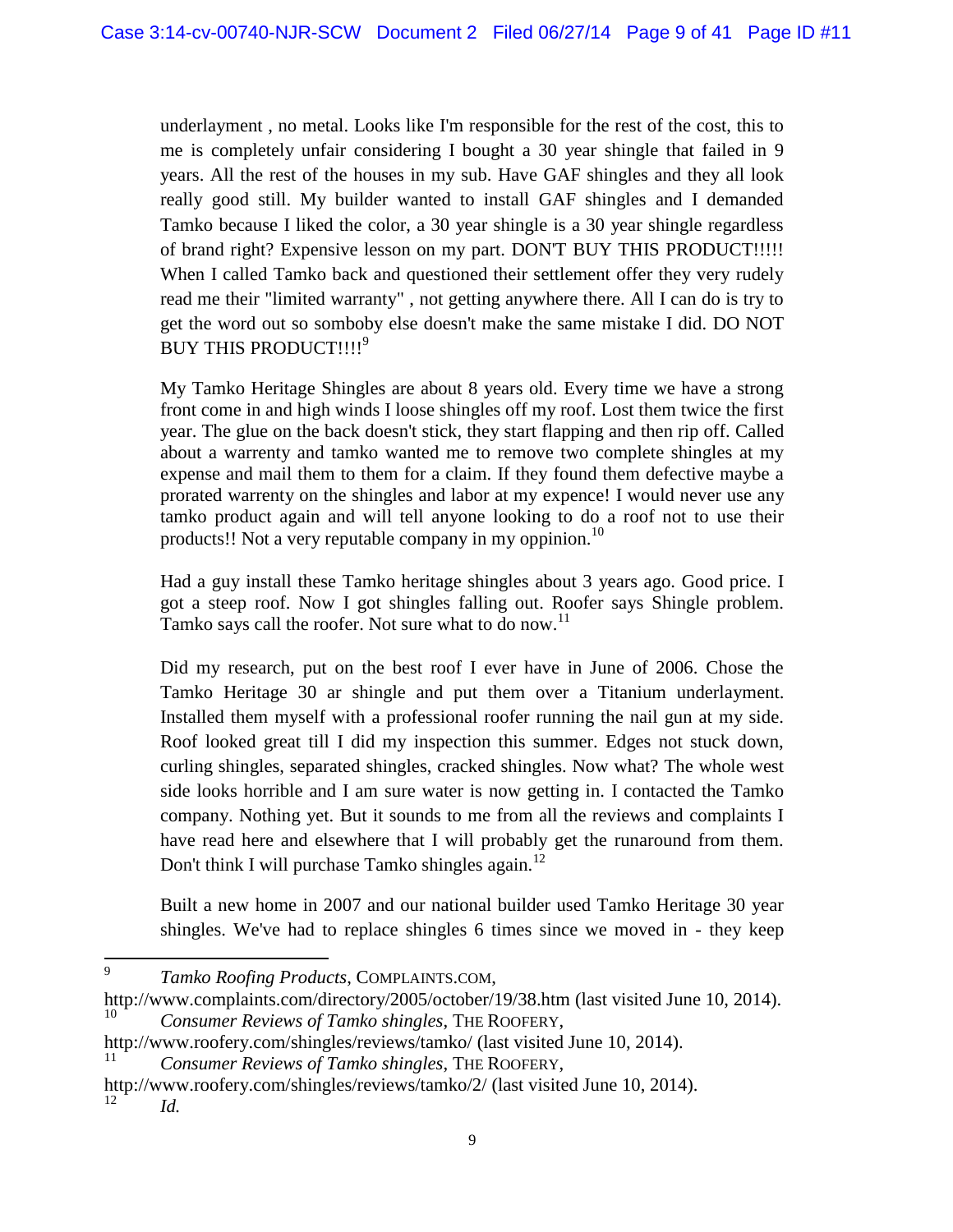flying off in every storm. They were installed correctly and in the summer. They should have bonded together but they are built so cheap that they don't have enough sticky stuff. Don't waste your money on Tamko shingles. I think the Better Business Bureau needs to be aware of how this company operates. Rude 'customer service' lady and they don't honor their warranty or stand behind their product.<sup>13</sup>

Buyer beware... Of Tamko roofing shingles!!! We had the Heritage 40 yr. Shingles installed by a reputable contractor in 2000. Beginning in 2008 we had massive black streaking on front of our home, green mold growing under our dormer windows, grit flowing from the shingles into our gutters (which now are a mess also). We jumped through all of Tamko's hoops as dictated by their obnoxious snotty residential "customer service" girl. Today we received their response: nothing to do with their product -- they say our roof wasn't installed correctly. We are looking into a class action lawsuit -- unbelievable!!! $^{14}$ 

28. Defendant should have or could have reasonably expected that Plaintiffs and members of the Class would be adversely affected by defective shingles as a result of using the shingles in a foreseeable way on their homes or other structures.

# **Failure to Warn**

29. Defendant failed to properly design, test, and manufacture its shingles. The shingles reached the consuming public, including Plaintiffs, without substantial change or alteration and without warning of the defects alleged herein.

30. Upon information and belief, Defendant was aware that problems existed with its shingles but did not provide warnings with the shingles or otherwise warn consumers, installers and/or distributors of the problems or dangers that it knew existed. In fact, to this day, Defendant has concealed its knowledge of the defects and the potential defects in its shingles from the public.

31. Defendant never informed Plaintiffs, or other consumers of its shingles, of the

<sup>13</sup>  $\frac{13}{14}$  *Id.* 

<sup>14</sup> *Consumer Reviews of Tamko shingles*, THE ROOFERY,

http://www.roofery.com/shingles/reviews/tamko/3/ (last visited June 10, 2014).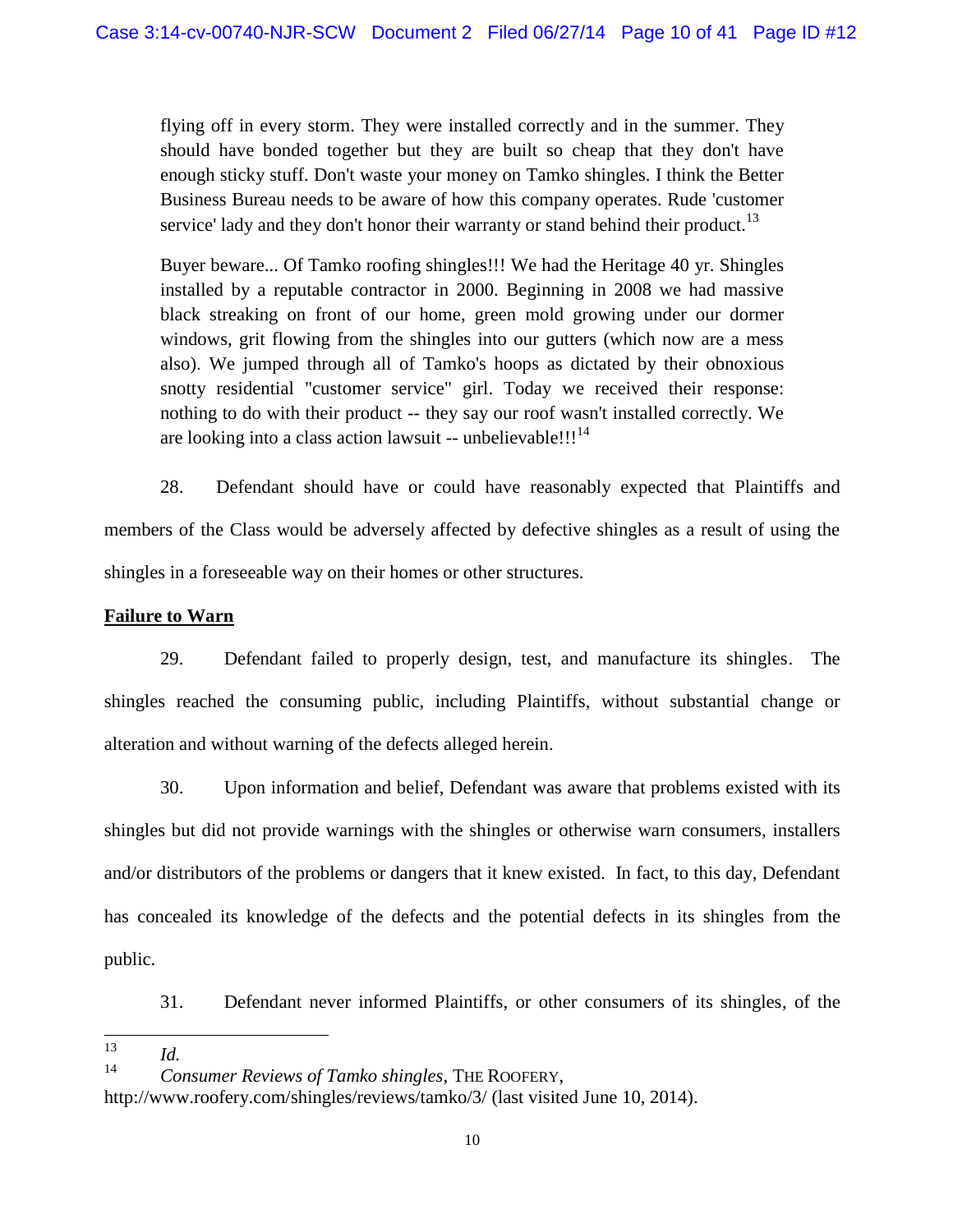defective nature of its shingles and the resultant inability of such products to last for the periods for which they would reasonably be expected to last, that is, for the length of the limited warranties they were seemingly arbitrarily given.

32. To this day, Defendant has not recalled its defective shingles.

### **Inadequate Testing**

33. Upon information and belief, Defendant did not test the shingles in their anticipated environments before selling them to the public.

34. Upon information and belief, Defendant conducted inadequate testing, quality control and research and development on the shingles and failed to test them for things that they knew or should have known would result in their premature failure.

35. Upon information and belief, Defendant failed to investigate or test whether various conditions would lead to premature failure of the shingles.

#### **Defendant's Shingle Warranty**

36. Defendant sold and sells warranties with their Heritage® shingles for various periods of time -- the longest being 50 years. The warranties are marketed and promoted and create an expectation and belief within the industry, and with ordinary consumers, that the shingles will last as long as the warranty period. The warranty furthers these expectations by guaranteeing that a shingle will last for a specified period of time.

37. Defendant makes, *see* www.tamko.com, the following representations concerning its warranties:

> Outstanding Limited Warranty Support TAMKO® backs each of its offerings with extensive Limited Warranty support.

> > \*\*\*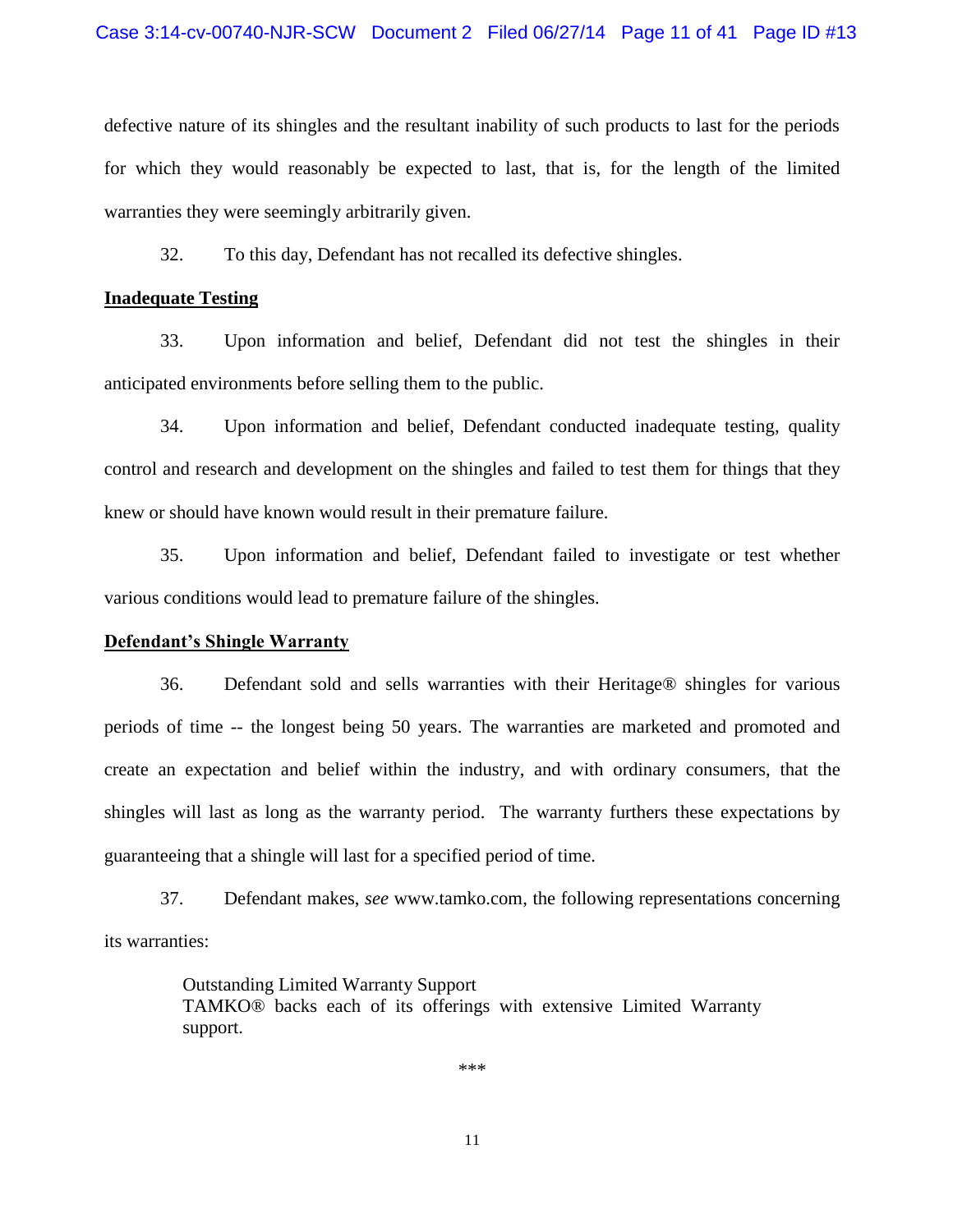Coverage Performance and protection

The beauty of your roof is only half the story. Beyond the curb appeal, you need a roof that performs and protects. Heritage Vintage shingles offer a Limited Warranty† with the longest up-front protection available and are UL listed for Class A Fire Resistance and UL Wind Resistance.

\*\*\*

## **THE OVERALL VALUE OF TAMKO'S LIMITED WARRANTY IS CLEAR.**

38. As part of its warranty, Defendant states that its shingles meet the following industry standards: ASTM D3462, ASTM D3161 Class F (110 MPH), ASTM D7158 Class H (110 MPH), UL 2390/ASTM D6381 Class H (150 MPH), Class 4 Impact Resistant and UL 790 Class A Fire Resistance.

39. The proposed Class was generally charged more money to purchase shingles with a longer warranty.

40. Upon information and belief, Defendant established a warranty period to be advertised and guaranteed for its shingles without conducting appropriate testing to determine if the warranty period was supported by actual or simulated use.

41. Upon information and belief, Defendant has received a litany of complaints from consumers, such as Plaintiffs and other members of the Class. Defendant has refused to convey effective notice to consumers concerning defects with its shingles, repair defective roofs fully, or repair property damaged by the premature failure of its product.

42. Defendant's response to customers' warranty submissions is woefully inadequate under these circumstances in that it limits the recovery of Plaintiffs and members of the Class to replacement costs of individual shingles piece-by-piece and excludes costs of labor to replace the shingles.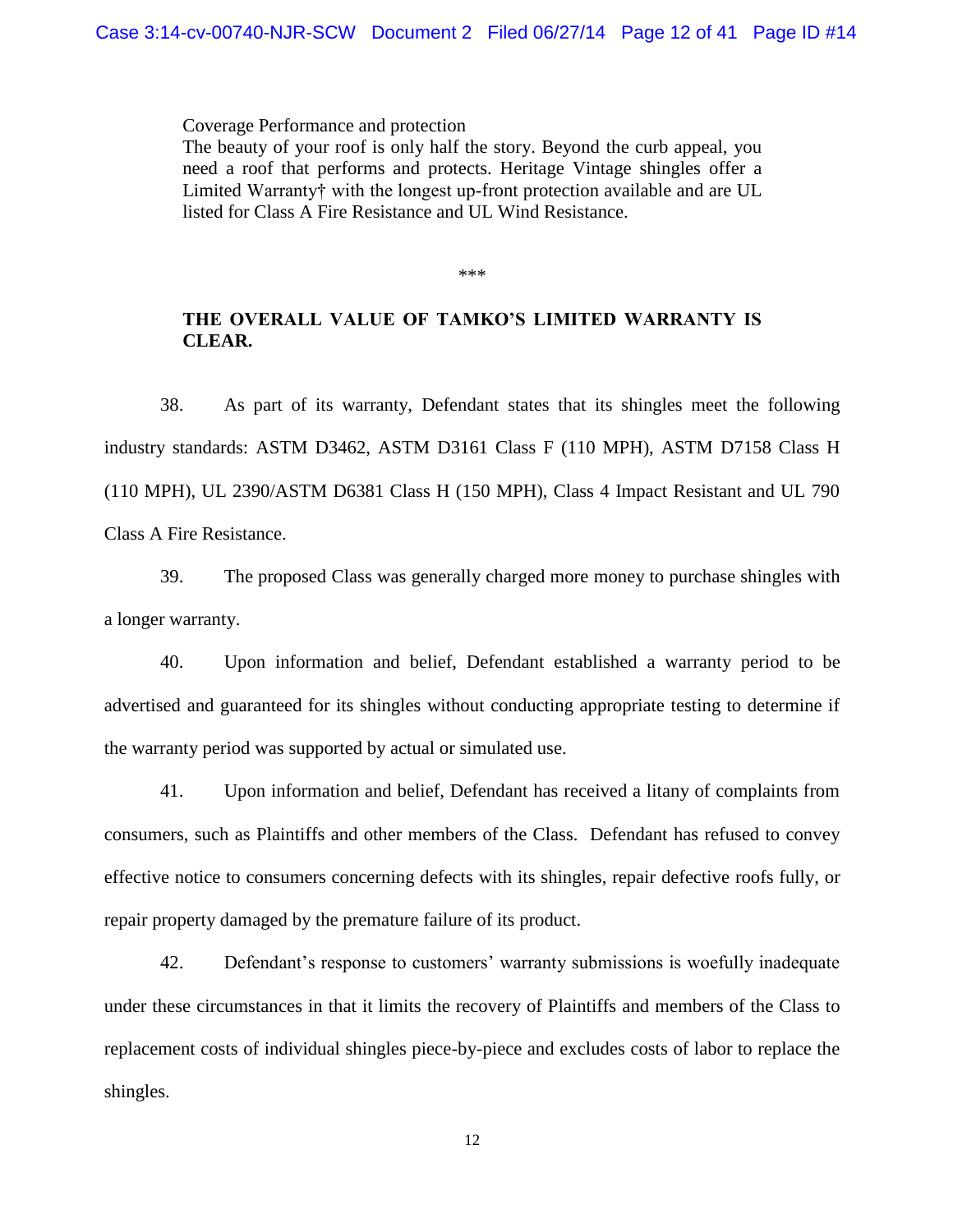### **Plaintiffs' Facts**

#### **Plaintiff Richard Disher**

43. Plaintiff Richard Disher is the current owner of a home located in Alton, Illinois.

44. In approximately April 2005, Mr. Disher purchased TAMKO Heritage® 30 shingles from Fisher Lumber, located at 210 N. Shamrock, East Alton, Illinois 62024, and had them installed on his home.

45. Mr. Disher's TAMKO shingles are prematurely curling, degranulating and generally deteriorating to a point that necessitates replacement.

46. At the time Mr. Disher purchased the shingles, Defendant represented, marketed, and created the expectation and belief that they would last for at least 30 years. Mr. Disher decided to install this particular type and style of shingle based in part on Defendant's 30 year warranty.

47. In approximately summer 2013, Mr. Disher was informed by a friend (a union contractor by profession), that his shingles were defective and that he should contact the company to file a warranty claim.

48. On or about March 2014, Mr. Disher filed a warranty claim with Defendant. When Mr. Disher did not hear back from Defendant, he called the company on May 13, 2014 and was told that no materials had been received. After contesting this fact, Defendant finally admitted to receiving Mr. Disher's warranty claim information and sent him a settlement certificate for 15 of the 21 squares of shingles needed for Mr. Disher to reroof his home.

49. In order to accept the settlement certificate and check, Mr. Disher was required to sign a "release form" that would waive any claim to further compensation related to Defendant's defective product. Mr. Disher refused to cash the check or return the "release form" to Defendant.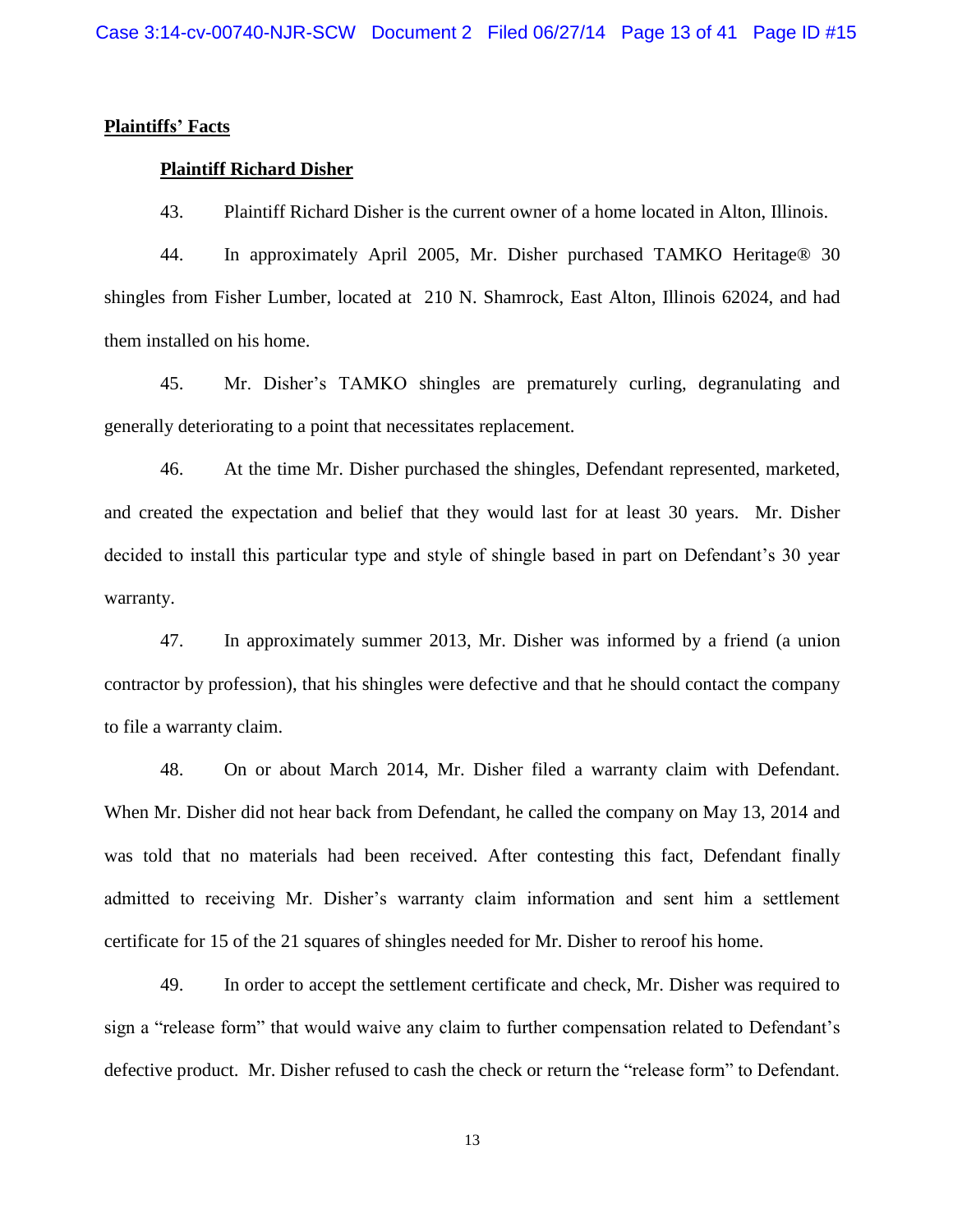50. The problems with Mr. Disher's roof will force him to prematurely replace the roof at his own expense to avoid further damage to his home. Had his consumer expectations been met, the costs associated with such replacement would not be expected to be incurred for at least another two decades.

#### **Plaintiff Eric Kline**

51. Plaintiff Eric Kline is the current owner of a home located in Denver, Colorado that contains Defendant's Heritage® 30 shingles.

52. Mr. Kline's home was built in 2005, and Mr. Kline purchased the home in 2011. The shingles installed on Mr. Kline's roof were prematurely curling, degranulating and generally deteriorating to a point that necessitated replacement.

53. On or about mid-February 2013, a contractor went onto Mr. Kline's roof to install solar panels and informed him that his shingles were deteriorating to the extent that installation of solar panels was not advisable, given the potential for roof failure.

54. Shortly thereafter, Mr. Kline engaged three separate roofing contractors to evaluate his roof, all of which determined that there was an underlying defect in the shingles, which warranted replacement. One of the contractors provided Mr. Kline and his wife with Defendant's warranty department's phone number and suggested that they contact Defendant.

55. On or about that same time, Mr. Kline's insurance company inspected his roof and confirmed that his shingles were defective. Because the shingles were deemed defective, the insurance company denied Mr. Kline's claim.

56. On or about late February 2013, Mr. Kline's spouse contacted Defendant about filing a warranty claim. She was told that they were ineligible for a warranty claim because they were a secondary owner of the home on which the shingles were installed.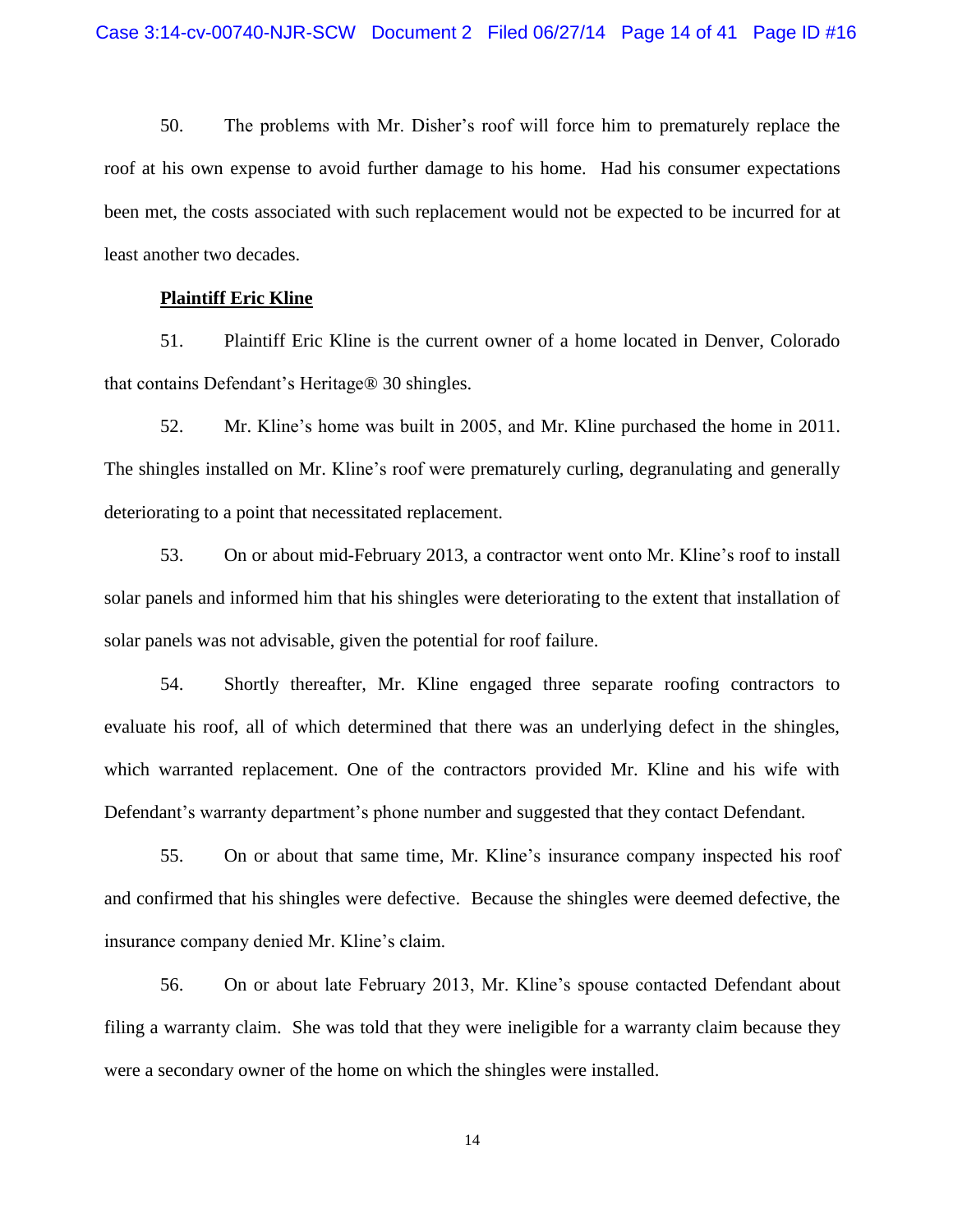57. Following Defendant's further refusal to honor the warranty, in or around mid-March 2013, Mr. Kline had his shingles replaced on his home. A GAF-certified shingle installer who replaced Mr. Kline's shingles, with GAF shingles, confirmed again that his shingles had premature granule loss.

58. Mr. Kline's detached garage is still outfitted with Defendant's defective shingles.

#### **Plaintiff Dimitri Mishurov**

59. Plaintiff Dimitri Mishurov is the current owner of a home located in Denver, Colorado that contains Defendant's Heritage® shingles.

60. Mr. Mishurov's home was built in 2000. Mr. Mishurov purchased the home in 2007. The shingles installed on Mr. Mishurov's roof are prematurely curling, degranulating and generally deteriorating to a point that necessitates replacement.

61. On or about January 2012, Mr. Mishurov was informed by a roofing contractor that his shingles required replacement.

62. In or around February 2012, Mr. Mishurov was informed by his homeowners' insurance carrier that they would not compensate him for hail damage to his roof because the large amount of granular loss noticed with the shingles was a result of a defect.

63. On or around March, 2012, Mr. Mishurov submitted a warranty claim through Defendant's warranty process that was summarily denied due to the fact that Mr. Mishurov was a secondary owner of the home on which the shingles were installed.

64. In a letter addressed to Defendant, dated April 6, 2012, Mr. Mishurov complained about the denial of his warranty claim despite the fact that numerous professionals (and his insurance carrier) had informed him that his roofing was defective and needed to be replaced. Reasonably, Mr. Mishurov additionally requested that Defendant re-evaluate his claim.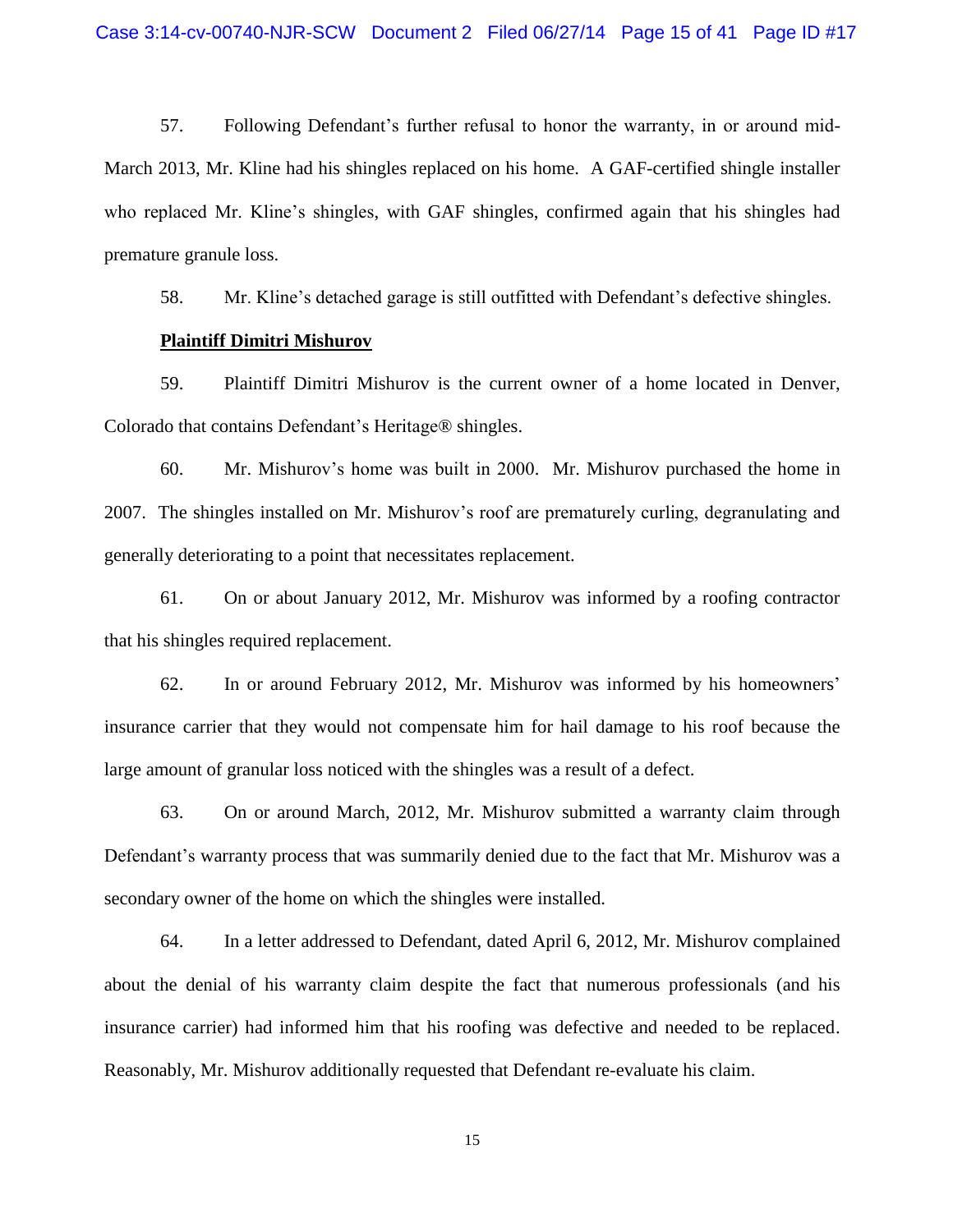65. On May 7, 2012, Defendant responded to Mr. Mishurov letter and claimed that he was ineligible for a warranty claim because he was a secondary owner of the home on which the shingles were installed.

66. Thereafter, Mr. Mishurov submitted additional information to Defendant in response to the May 7 letter. On September 5, 2013, Mr. Mishruov received another letter from Defendant denying his warranty claim for being a secondary owner.

### **Plaintiff John O'Malley**

67. Plaintiff John O'Malley is the current owner of the home located in Fisherville, Kentucky.

68. On or about June 1, 2003, Mr. O'Malley installed Defendant's Heritage® 30 Shingles on his home. The shingles installed on Mr. O'Malley's roof are prematurely curling and separating from the roof, and generally deteriorating to a point that necessitates replacement.

69. At the time Mr. O'Malley purchased the shingles, Defendant represented, marketed, and created the expectation that the shingles would last for at least 30 years. Mr. O'Malley decided to install this particular type and style of shingle based in part on Defendant's 30 year warranty.

70. From approximately 2010 through 2013, Mr. O'Malley was required to hire a contractor to re-adhere at least two to three of Defendant's shingles to his roof per year.

71. On or around August 2, 2013 Mr. O'Malley sent an e-mail to a Defendant representative identifying the problems with his shingles. In response to this email, Mr. O'Malley was instructed to submit a warranty claim.

72. In approximately August 2013, Mr. O'Malley filed a warranty claim with Defendant.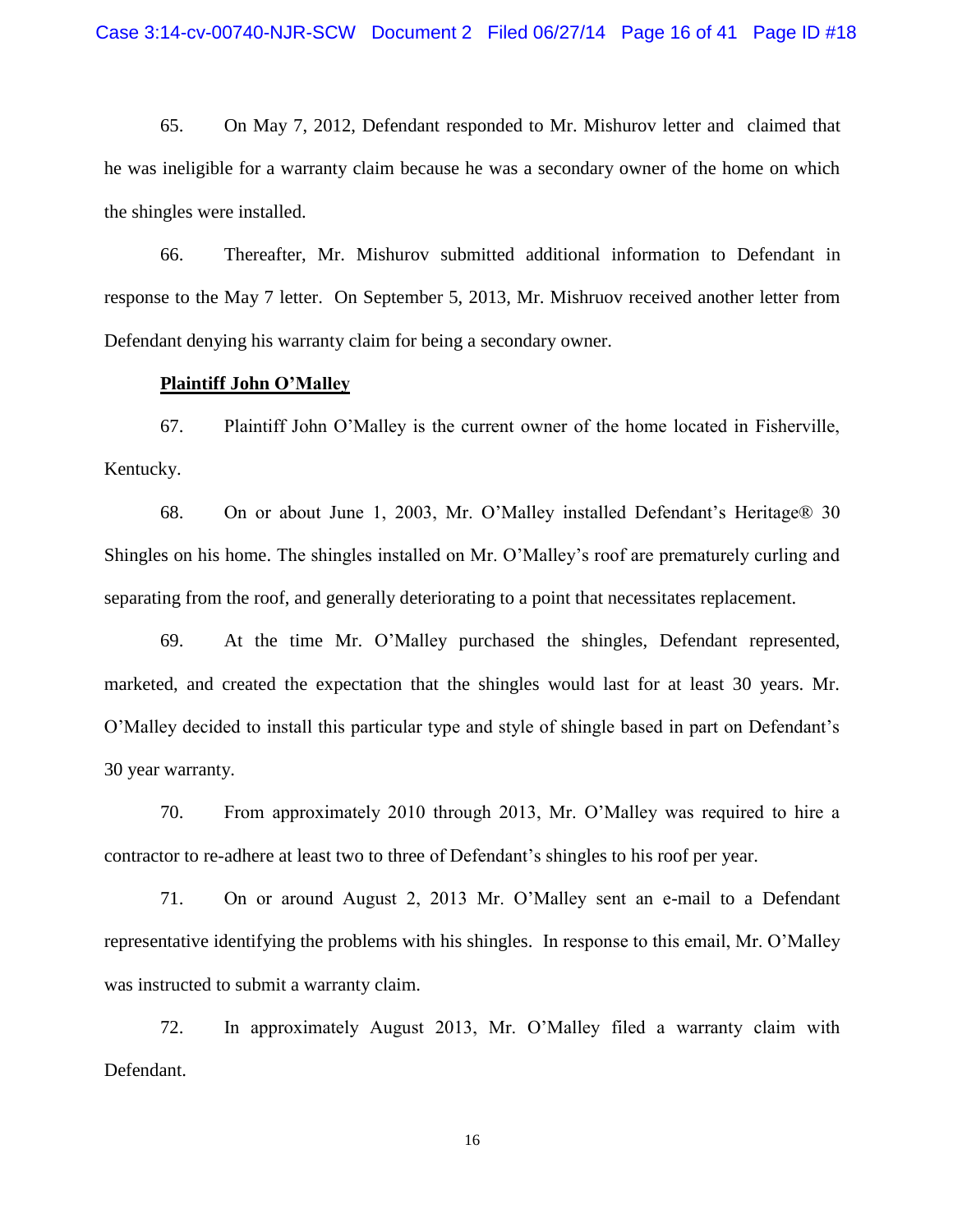73. On or around May 23, 2014, Mr. O'Malley received a denial from Defendant regarding his warranty claim. Defendant denied Mr. O'Malley reimbursement or compensation under the terms of its warranty because (a) Defendant's analysis of sample shingles did not admit to any defect, (b) the limited warranty with regard to algae had allegedly expired, (c) the shingles were allegedly improperly nailed to the common bond area, (d) the limited warranty with regard to wind damage had allegedly expired, (e) several seventy (70) mile per hour wind events had allegedly occurred since installation, and (f) Mr. O'Malley had waited more than thirty (30) days from the discovery of the damage to make the warranty claim.

74. The problems with Mr. O'Malley's roof are so bad that he will need to prematurely replace the roof at his own expense in order to avoid further damage to his home. Had the consumer expectations been met, the cost associated with replacement would not be expected to be incurred for another two decades.

### **ESTOPPEL FROM PLEADING THE STATUTE OF LIMITATIONS**

75. Defendant knew that its shingles were defective prior to the time of their sale, and intentionally concealed material information and the truth concerning its products from Plaintiffs, members of the Class and the general public, while continually marketing and promoting the shingles. Defendant's acts of fraudulent concealment include failing to disclose that Defendant's shingles were defectively manufactured and would deteriorate in less than its expected lifetime, leading to damage.

76. Because the defects in the Defendant's shingles are latent and not detectable until manifestation, and given the locations where Defendant's shingles are foreseeably placed and therefore difficult to view, defects are difficult to detect. Plaintiffs and the Class members were not reasonably able to discover that Defendant's shingles were defective and unreliable until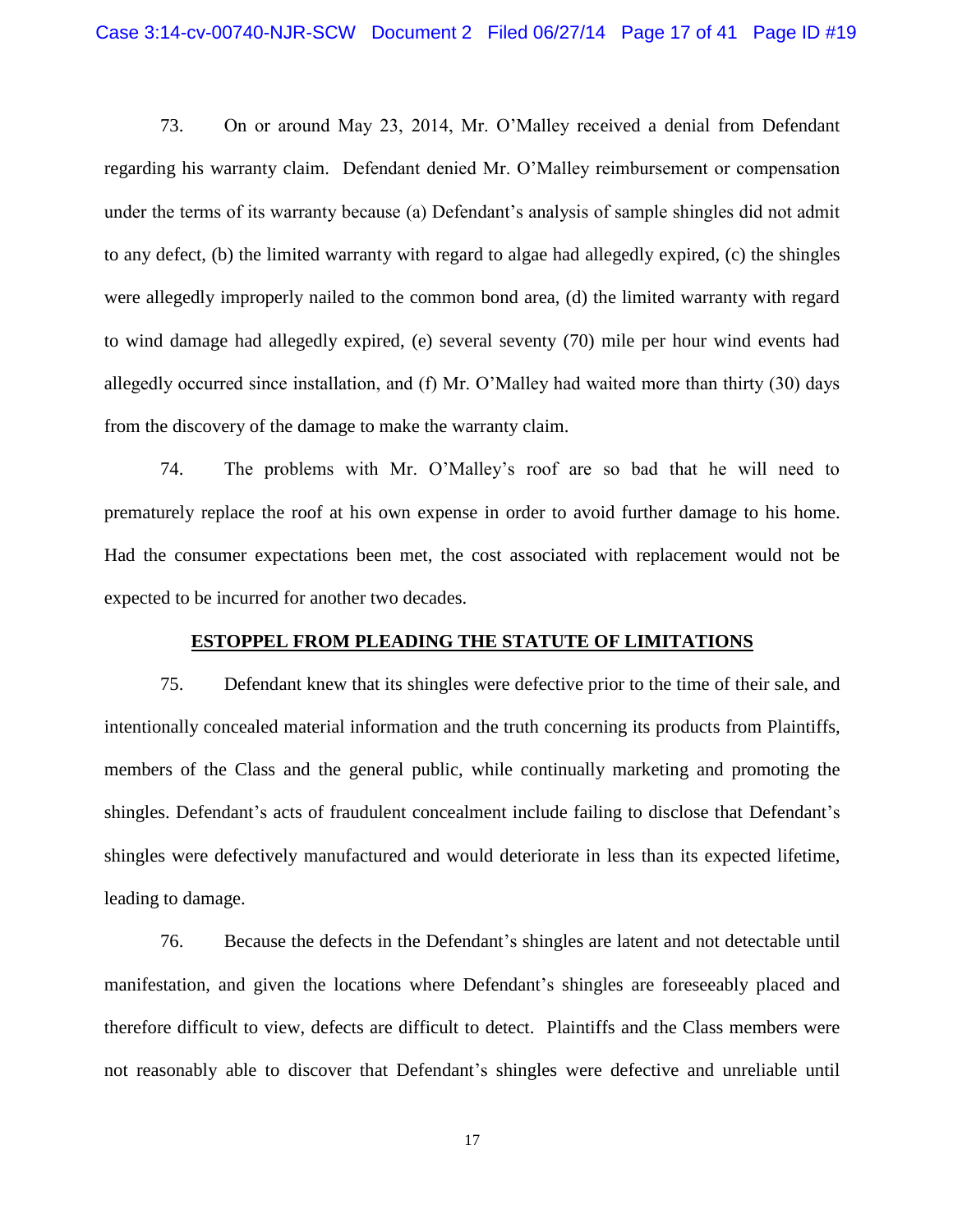recently, despite their exercise of due diligence.

77. Plaintiffs had no reasonable way to discover this defect until just before Plaintiffs filed their original complaint.

78. Defendant had a duty to disclose that its shingles were defective, unreliable and inherently flawed in its design and/or manufacture and would fail within its expected period of use, resulting in significant damages and eventually catastrophic failure.

# **CLASS ACTION ALLEGATIONS**

79. Plaintiffs seek to bring this case as a class action, under Federal Rule of Civil Procedure 23, on behalf of themselves and all others similarly situated. The proposed Class is defined as:

## Nationwide Class:

All persons, trusts, corporations, partnerships, associations, and/or entities in the United States who are owners of real property on which TAMKO® Heritage® shingles are installed. Excluded from the Class are TAMKO®, any entity in which TAMKO® has a controlling interest or which has a controlling interest of TAMKO®, and TAMKO®'s legal representatives, assigns and successors. Also excluded are the judge to whom this case is assigned and any member of the judge's immediate family.

80. Alternatively to the Nationwide Class claims, Plaintiffs assert, under Federal

Rule of Civil Procedure 23, Illinois, Colorado and Kentucky state Classes defined as:

## Illinois Class:

All persons, trusts, corporations, partnerships, associations, and/or entities in Illinois who are owners of real property on which TAMKO® Heritage® shingles are installed. Excluded from the Class are TAMKO®, any entity in which TAMKO® has a controlling interest or which has a controlling interest of TAMKO®, and TAMKO®'s legal representatives, assigns and successors. Also excluded are the judge to whom this case is assigned and any member of the judge's immediate family.

Colorado Class: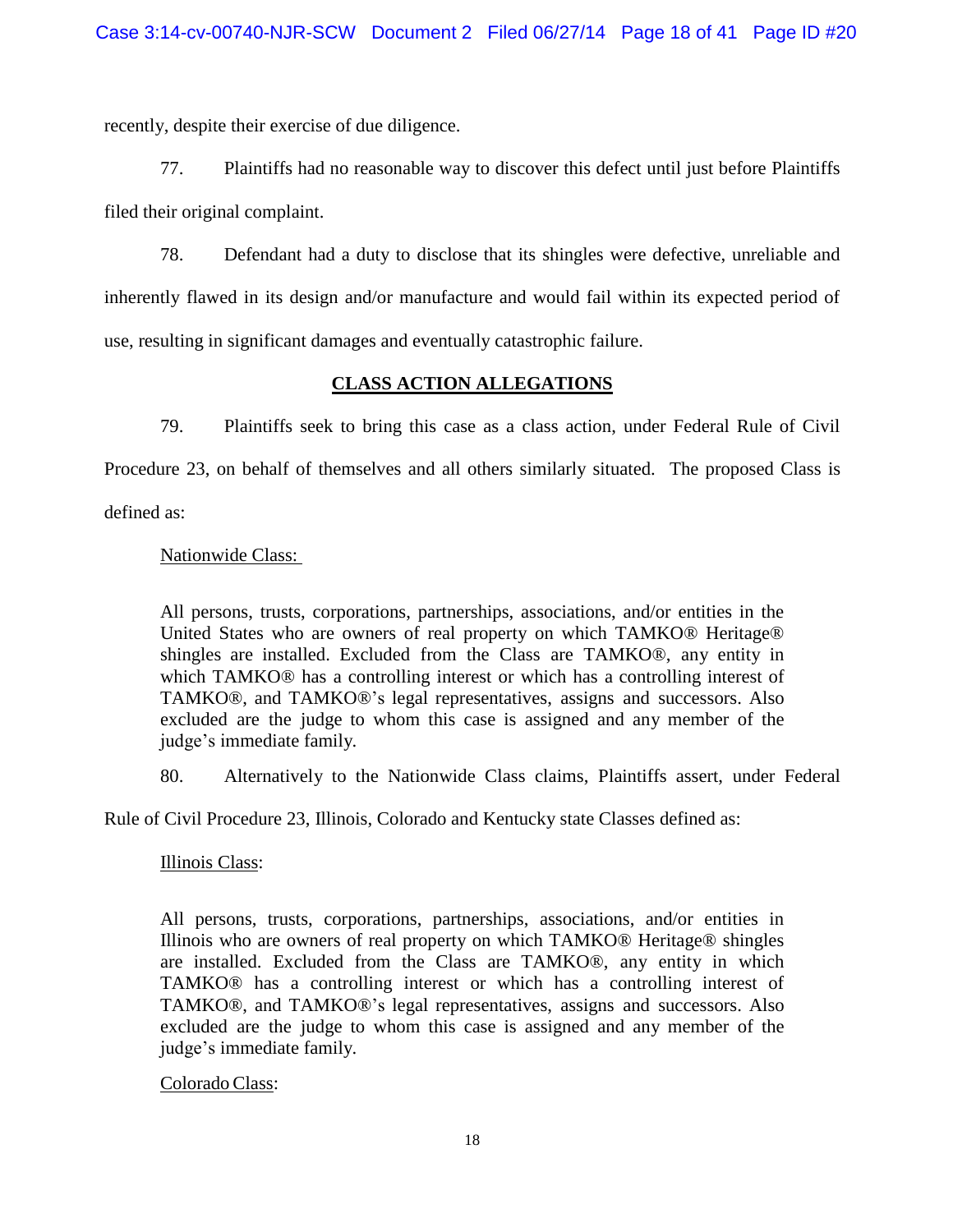All persons, trusts, corporations, partnerships, associations, and/or entities in Colorado who are owners of real property on which TAMKO® Heritage® shingles are installed. Excluded from the Class are TAMKO®, any entity in which TAMKO® has a controlling interest or which has a controlling interest of TAMKO®, and TAMKO®'s legal representatives, assigns and successors. Also excluded are the judge to whom this case is assigned and any member of the judge's immediate family.

### Kentucky Class:

All persons, trusts, corporations, partnerships, associations, and/or entities in Kentucky who are owners of real property on which TAMKO® Heritage® shingles are installed. Excluded from the Class are TAMKO®, any entity in which TAMKO® has a controlling interest or which has a controlling interest of TAMKO®, and TAMKO®'s legal representatives, assigns and successors. Also excluded are the judge to whom this case is assigned and any member of the judge's immediate family.

81. Plaintiffs reserve the right to amend or alter the above Classes.

82. The Classes described in this Complaint are jointly referred to as "Class."

## **Numerosity**

83. The use of Defendant's shingles have damaged and continue to damage a vast number of persons and entities who own homes, apartments, office buildings and other structures in which its shingles are installed, in Illinois, Colorado, Kentucky and throughout the United States. The members of the Class are so numerous that joinder of all members is impracticable.

84. The exact number of Class members is unknown as such information is in the exclusive control of Defendant. However, given the widespread use of Defendant's shingles in the United States, and the size and reach of its operations, Plaintiffs believe the Class consists of thousands of consumers statewide and nationwide, making joinder of Class members impracticable.

### **Commonality and Predominance**

85. The claims of Plaintiffs and members of the Class rely upon common questions of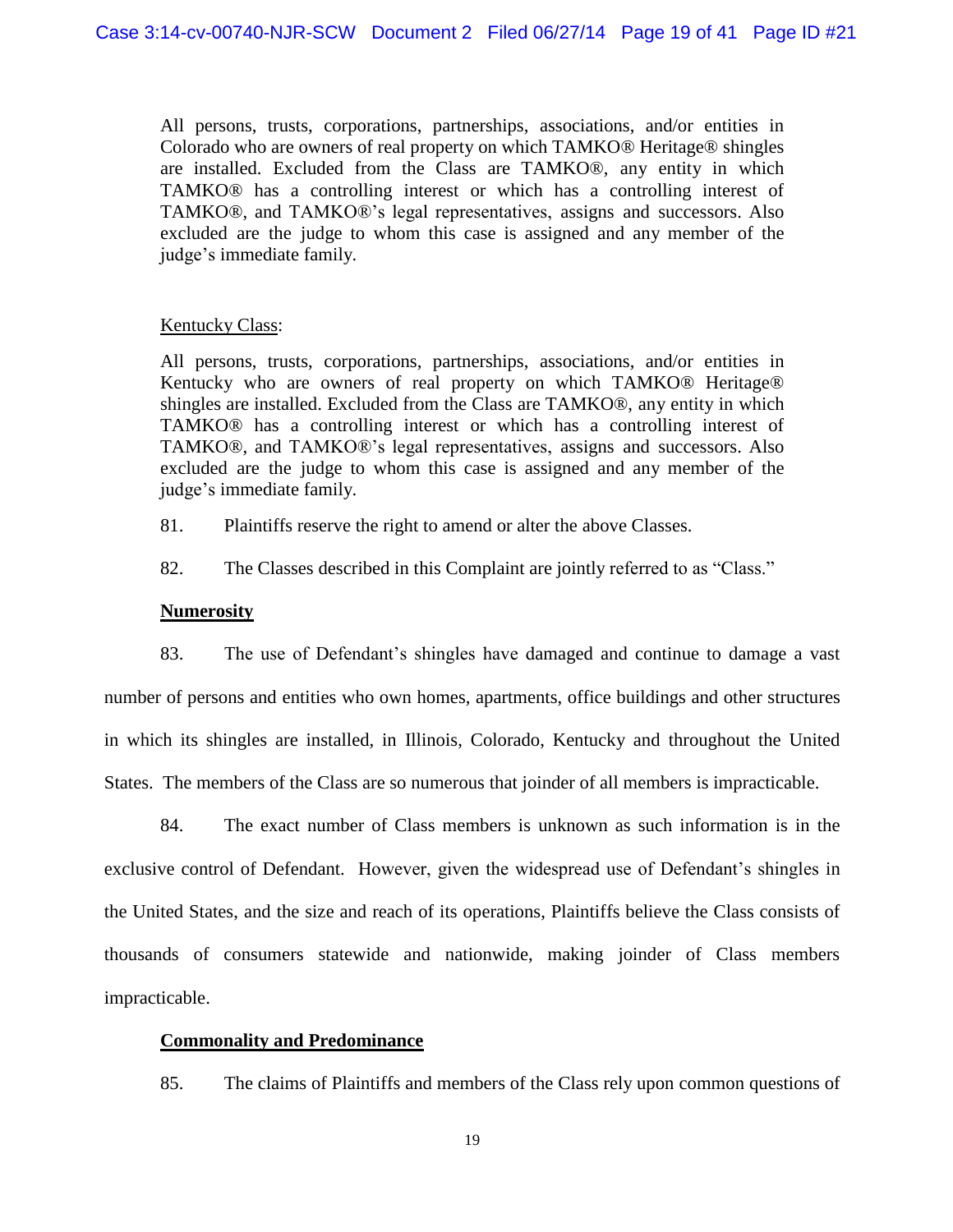### Case 3:14-cv-00740-NJR-SCW Document 2 Filed 06/27/14 Page 20 of 41 Page ID #22

law and fact. Plaintiffs and all Class members are also entitled to a common form of relief, namely damages.

86. The harm that Defendant's shingles has caused, is causing, and will cause is substantially uniform with respect to all Class members. Common questions of law and fact that affect the Class members include but are not limited to:

- a. Whether Defendant has sold a defectively designed product;
- b. Whether Defendant has failed to prevent damages caused by the defective product it designed, manufactured and sold into the stream of commerce;
- c. Whether Defendant has failed to warn consumers about the reasonably foreseeable dangers of using Defendant's shingles;
- d. Whether Defendant has breached express warranties.
- e. Whether Defendant's shingle failed their essential purpose.
- f. Whether Defendant has breached an implied warranty of merchantability;
- g. Whether Defendant has breached the warranty of fitness for a particular purpose;
- h. Whether Defendant acted negligently;
- i. Whether Defendant's actions violated consumer fraud acts and/or deceptive trade practice acts;
- j. Whether Defendant was unjustly enriched by the sale of the defective shingles;
- k. Whether Defendant's conduct should be enjoined; and
- l. Whether the members of the Class have sustained damages and, if so, the proper measure of such damages.

87. These common questions of law and fact predominate over any individual questions that may exist or arise.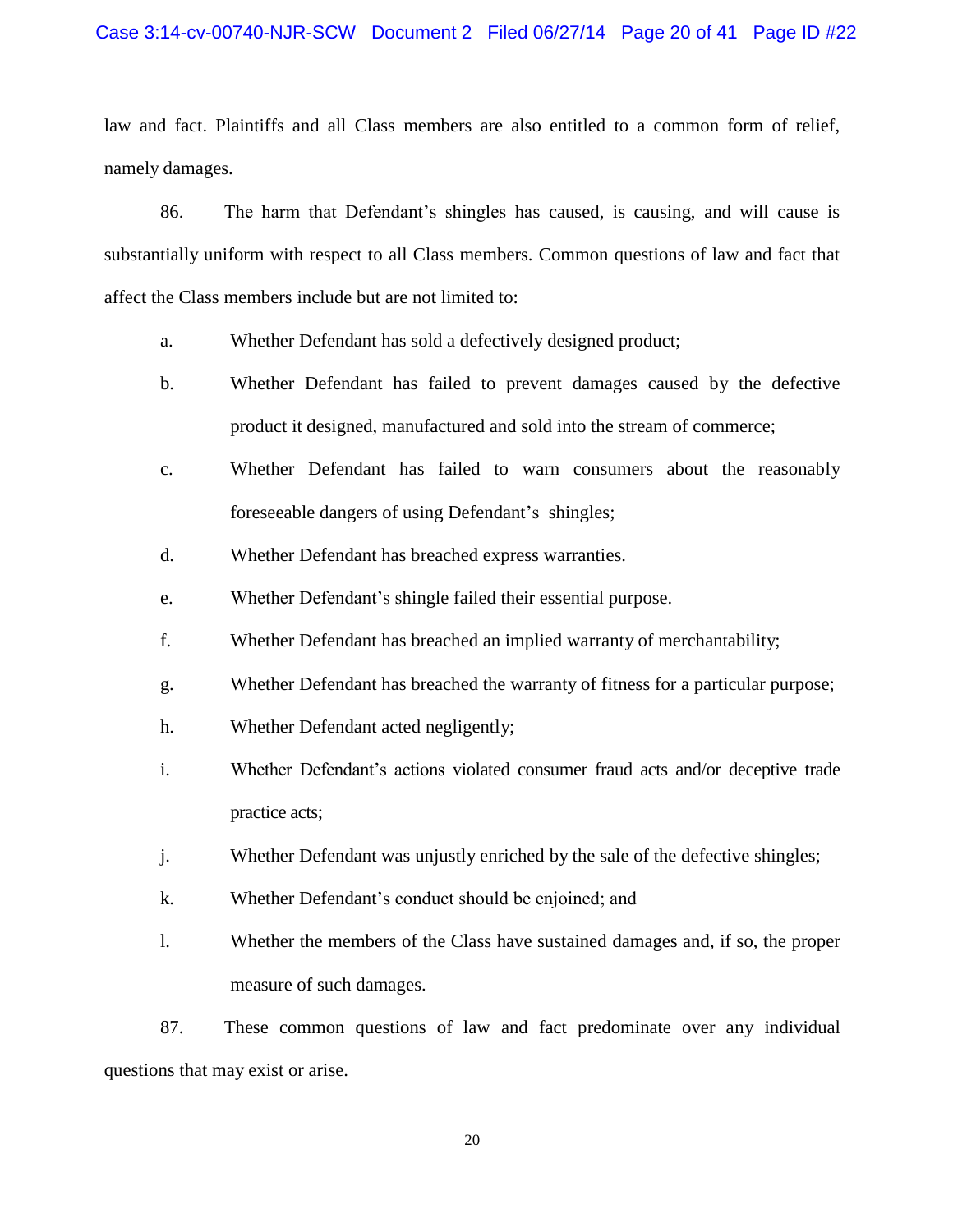#### **Typicality**

88. Plaintiff's claims are typical of absent Class members' claims. All claims arise from the same factual background and legal theories. Plaintiffs and all members of the Class sustained damages arising out of Defendant's wrongful course of conduct. The harms suffered by Plaintiffs are typical of the harms suffered by the members of the Class, and Plaintiffs and other members of the Class have an interest in preventing Defendant from engaging in such activity in the future.

### **Adequacy of Representation**

89. Plaintiffs will fairly and adequately protect the interests of the Class. Plaintiffs have retained counsel competent and experienced in class action and product liability litigation and have no conflict of interest with other Class members in the maintenance of this class action. Plaintiffs have no relationship with Defendant except as consumers who purchased Defendant's products. Plaintiffs will vigorously pursue the claims of the Class.

## **Superiority**

90. A class action is superior to other available methods for the fair and efficient adjudication of this controversy because joinder of all members is impracticable. Furthermore, because the damages suffered by individual Class members may be relatively small, the expense and burden of individual litigation makes it impracticable for the Class to individually seek redress for the wrongs done to them. Plaintiffs believe that Class members, to the extent they are aware of their rights against Defendant herein, would be unable to secure counsel to litigate their claims on an individual basis because of the relatively small nature of the individual damages, and that a class action is the only feasible means of recovery for the Class members. Individual actions also would present a substantial risk of inconsistent decisions, even though each Class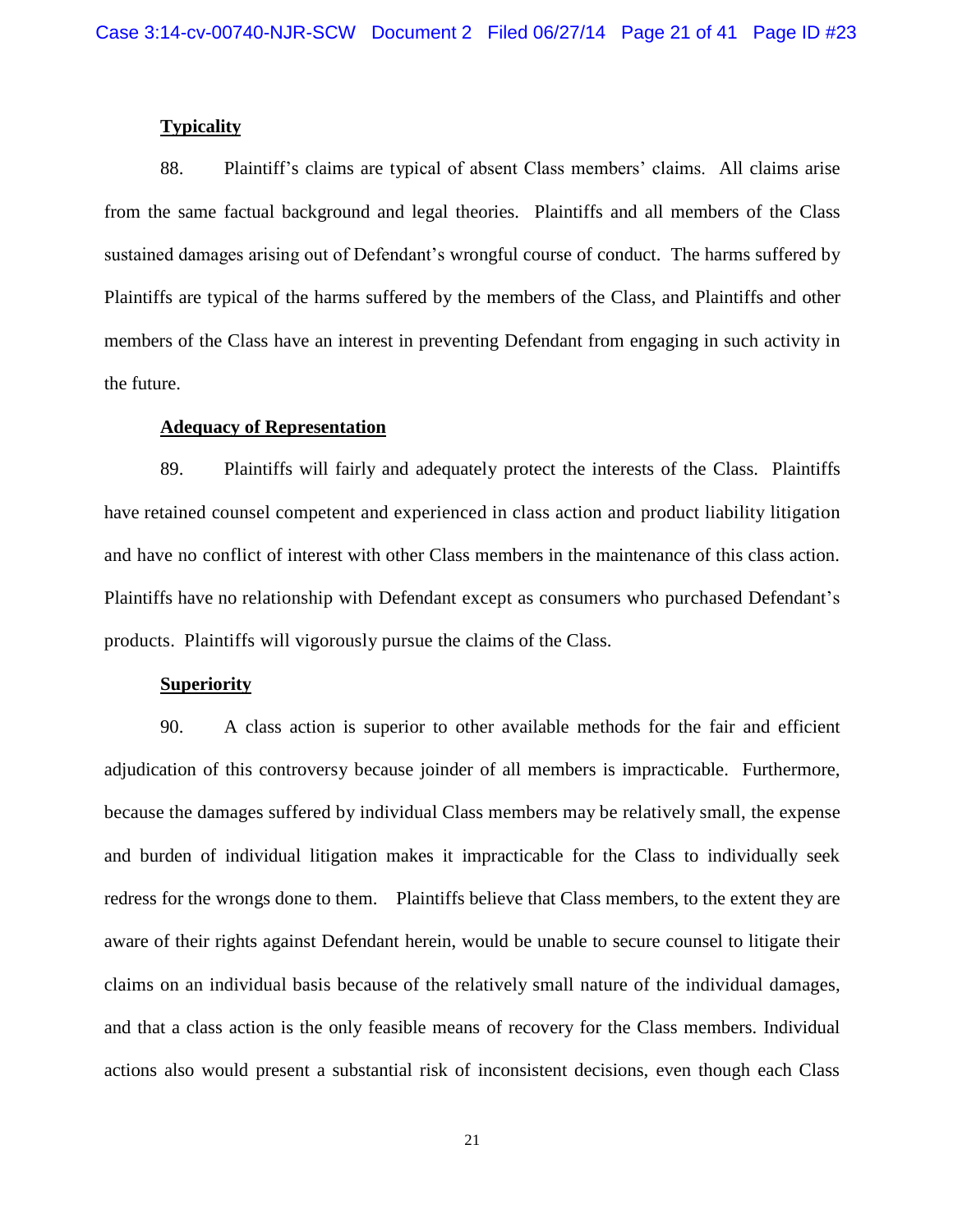member has an identical claim of right against Defendant.

### **Manageability**

91. Plaintiffs envision no difficulty in the management of this action as a class action. The advantages of maintaining the action as a class action far outweigh the expense and waste of judicial effort that would result from hundreds or thousands of separate adjudications of these issues for each member of the Class or the injustice that would result if individual actions could not be brought due to lack of notice or resources.

92. Through the actions and omissions described herein Defendant has acted or failed to act on grounds that apply generally to the Class, so that final injunctive or declaratory relief is proper as to the Class as a whole.

93. Class treatment further ensures uniformity and consistency in results and will provide optimum compensation to members of the Class for their injuries.

## **CAUSES OF ACTION**

## **First Cause of Action (Strict Liability – Design Defect)**

94. Plaintiffs reallege and incorporate by reference each of the paragraphs above.

95. Defendant designed its shingles to be used and installed on the Plaintiffs' and Class members' homes and other structures.

96. The design of Defendant's shingles, including the formulation and composition of the material making up the shingle, was defective and, because of such design defects, Defendant's shingles were unreasonably dangerous to the consuming public, including Plaintiffs and members of the Class. In violation of Section 402A of the Restatement (Second) of Torts, Defendant's shingles posed a substantial likelihood of harm at the time they were sold.

97. The design defect in Defendant's shingles existed at the time the shingles were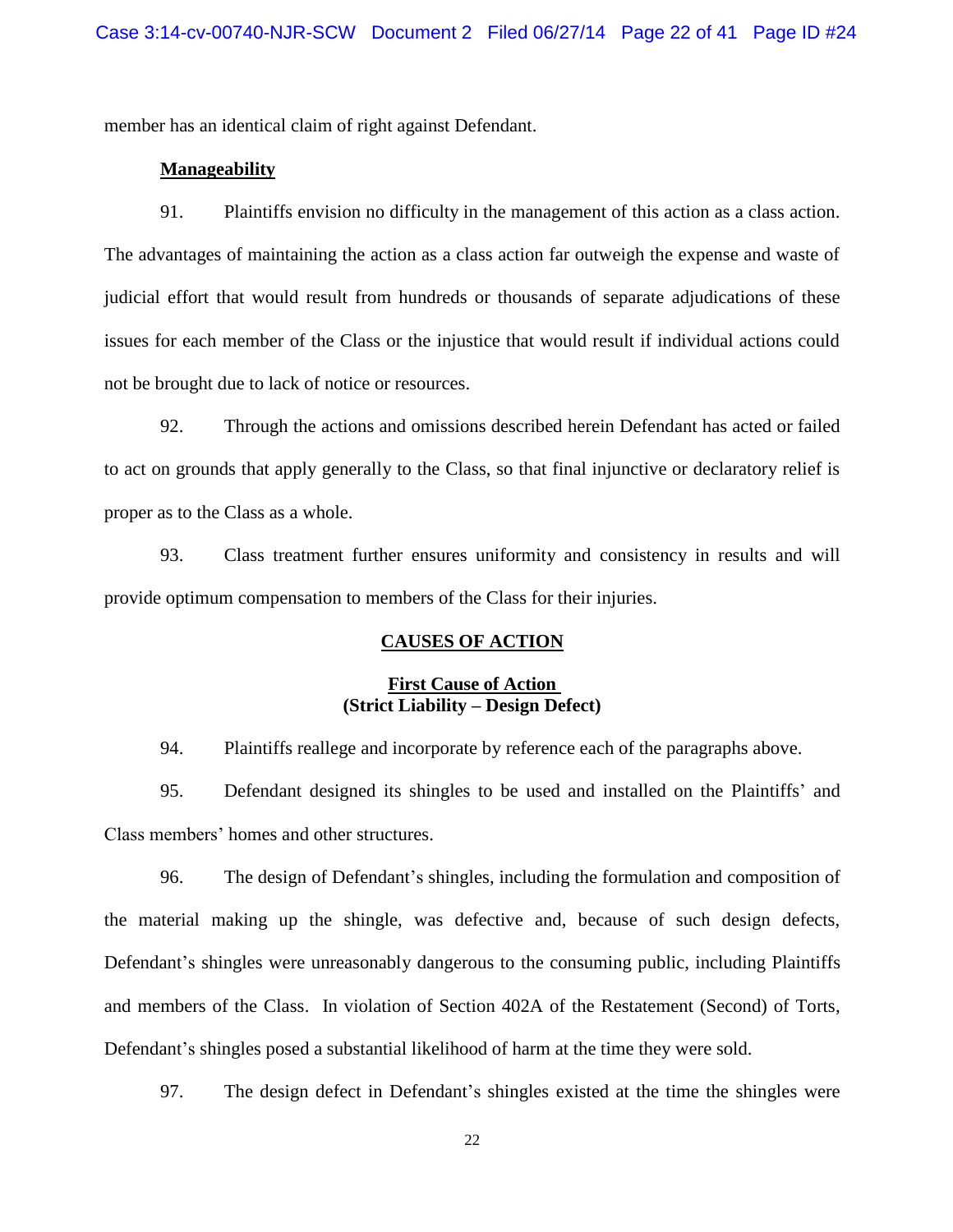sold and/or when the shingles left Defendant's possession or control.

98. The foreseeable risks inherent in the design of Defendant's shingles outweigh the benefits of their design.

99. The Defendant's shingles did not meet the reasonable expectations of Plaintiffs as the consumers of the shingles due to the defective design of the shingles which the Defendant knew or should have known that the shingles created significant risks of harm to consumers. Upon information and belief, reasonable economically and technically feasible design alternatives existed to make the Defendant's shingles safer for their intended use at the time of their design.

100. Defendant's shingles were expected to be and were installed in consumers' homes, including Plaintiffs' homes, without substantial change in their condition from the time of its design, manufacture and sale.

101. Defendant is strictly liable for the injuries that the defective shingles have caused the Plaintiffs and members of the Class.

102. The injuries caused to Plaintiffs as a result of the Defendant's defective shingles could and should have been reasonably foreseen by Defendant.

103. As a direct and proximate result of the defective design of the Defendant's shingles, Plaintiffs and the Class have incurred and will incur damages in an amount to be proven at trial.

# **Second Cause of Action (Strict Liability – Manufacturing Defect)**

104. Plaintiffs reallege and incorporate by reference each of the paragraphs above.

105. Defendant manufactured its shingles to be used and installed on Plaintiffs' and Class member's homes and other structures.

106. When the shingles left Defendant's control, they deviated in a material way from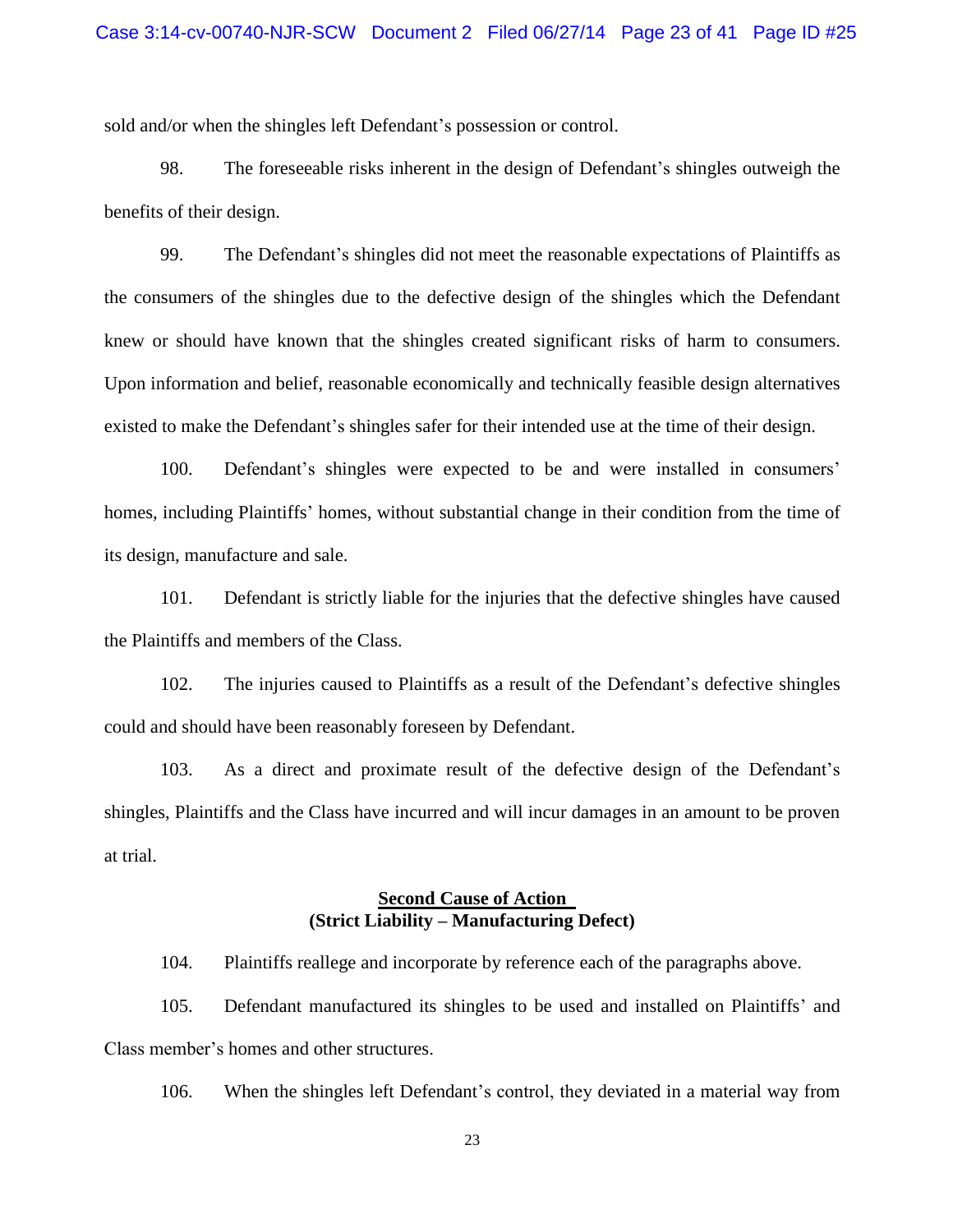#### Case 3:14-cv-00740-NJR-SCW Document 2 Filed 06/27/14 Page 24 of 41 Page ID #26

their design and/or performance standards. As a result, the Defendant's shingles were unreasonably dangerous to the consuming public, including the Plaintiffs.

107. The Defendant's shingles were defectively manufactured and posed a substantial likelihood of harm at the time they were sold and/or when the shingles left Defendant's possession or control.

108. Defendant's shingles were expected to be and were installed in consumers' homes, including Plaintiffs' homes, without substantial change in their condition from the time of their manufacture and sale.

109. Defendant is strictly liable for the injuries that the defective shingles have caused Plaintiffs and members of the Class.

110. The injuries caused to Plaintiffs as a result of the Defendant's defective shingles could and should have been reasonably foreseen by Defendant.

111. As a direct and proximate result of Defendant's defective manufacture of the shingles, Plaintiffs have incurred and will incur damages in an amount to be proven at trial.

### **Third Cause of Action (Strict Liability – Failure to Warn)**

112. Plaintiffs reallege and incorporate by reference each of the paragraphs above.

113. Defendant designed and manufactured the roofing shingles used and installed on Plaintiffs' and Class members' homes and other structures.

114. When Plaintiffs and members of the Class bought Defendant's shingles, they were not aware of the dangerous and destructive nature of the shingles. Defendant knew or had reason to know that those consumers would not realize the dangerous condition of the shingles.

115. The risks inherent in the design of Defendant's shingles outweigh the benefits of the design. Further the Defendant's shingles did not meet the reasonable expectations of Plaintiffs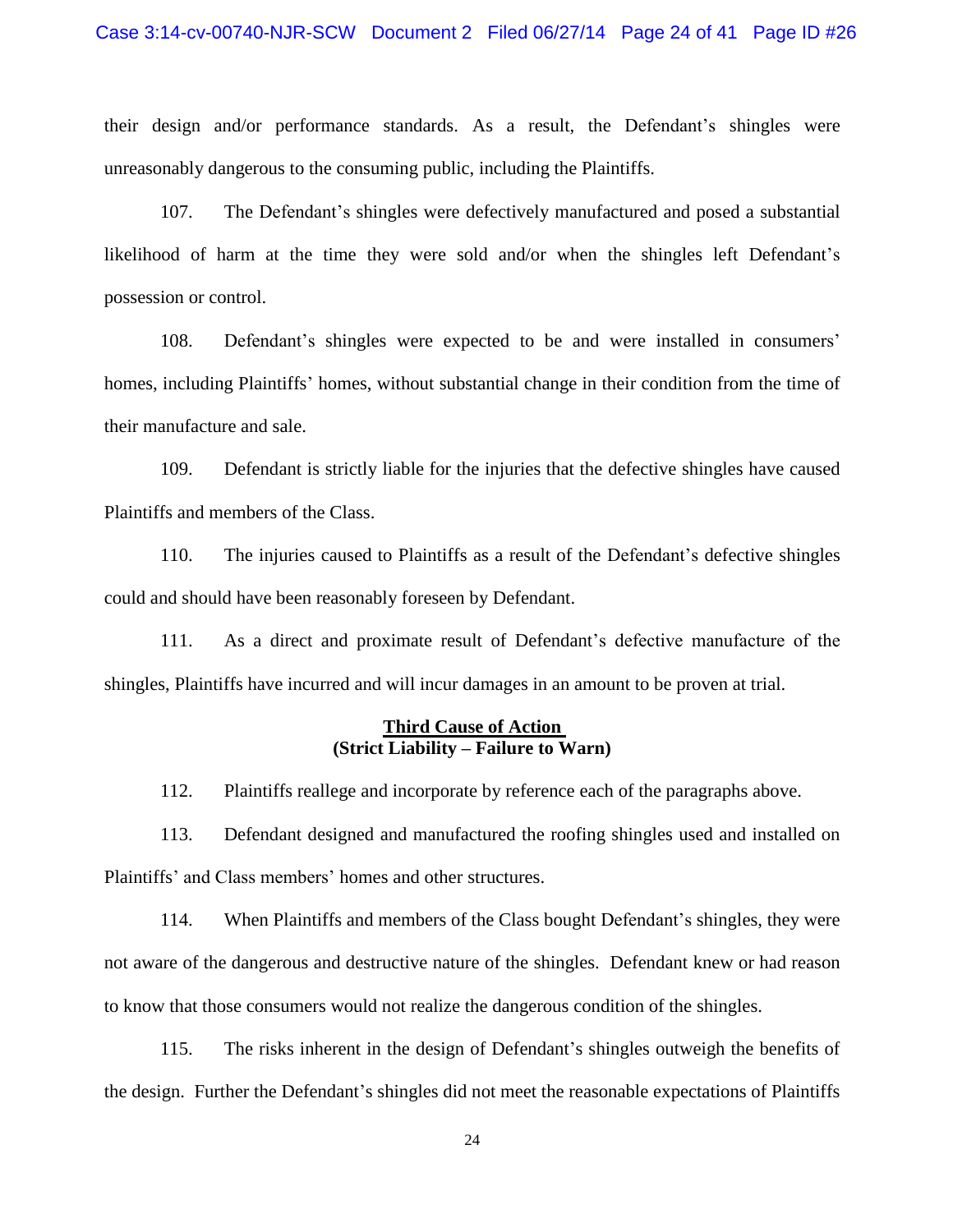as the consumer of the shingles due to inadequate warnings or instructions because Defendant knew or should have known that the shingles created significant risks of harm to consumers, and they failed to adequately warn consumers and class members of such risks. Defendant did not provide, and Defendant's shingles did not contain adequate warnings and, as a result, the shingles were unreasonably dangerous to the consuming public, including the Plaintiffs and members of the Class.

116. The defect in Defendant's shingles, including the lack of warnings, existed at the time the Defendant's shingles were sold and/or when the shingles left Defendant's possession or control.

117. Defendant's shingles were expected to be and were installed on consumers' homes, including the homes of Plaintiffs and members of the Class, without substantial change in their condition from the time of their manufacture or sale.

118. Defendant is strictly liable for the damage that its defective shingles and its lack of warnings have caused Plaintiffs. Such harm would not have been suffered if Defendant had provided adequate warnings or instructions.

119. The injuries caused to Plaintiffs and Class members as a result of the Defendant's defective shingles could and should have been reasonably foreseen by Defendant.

120. As a direct and proximate result of Defendant's failure to give adequate warnings or instructions regarding any reasonably foreseeable problems, Plaintiffs and members of the Class have incurred and will incur damages in an amount to be proven at trial.

# **Fourth Cause of Action (Negligence)**

121. Plaintiffs reallege and incorporate by reference each of the paragraphs above.

122. Defendant designed, developed, formulated, tested, and manufactured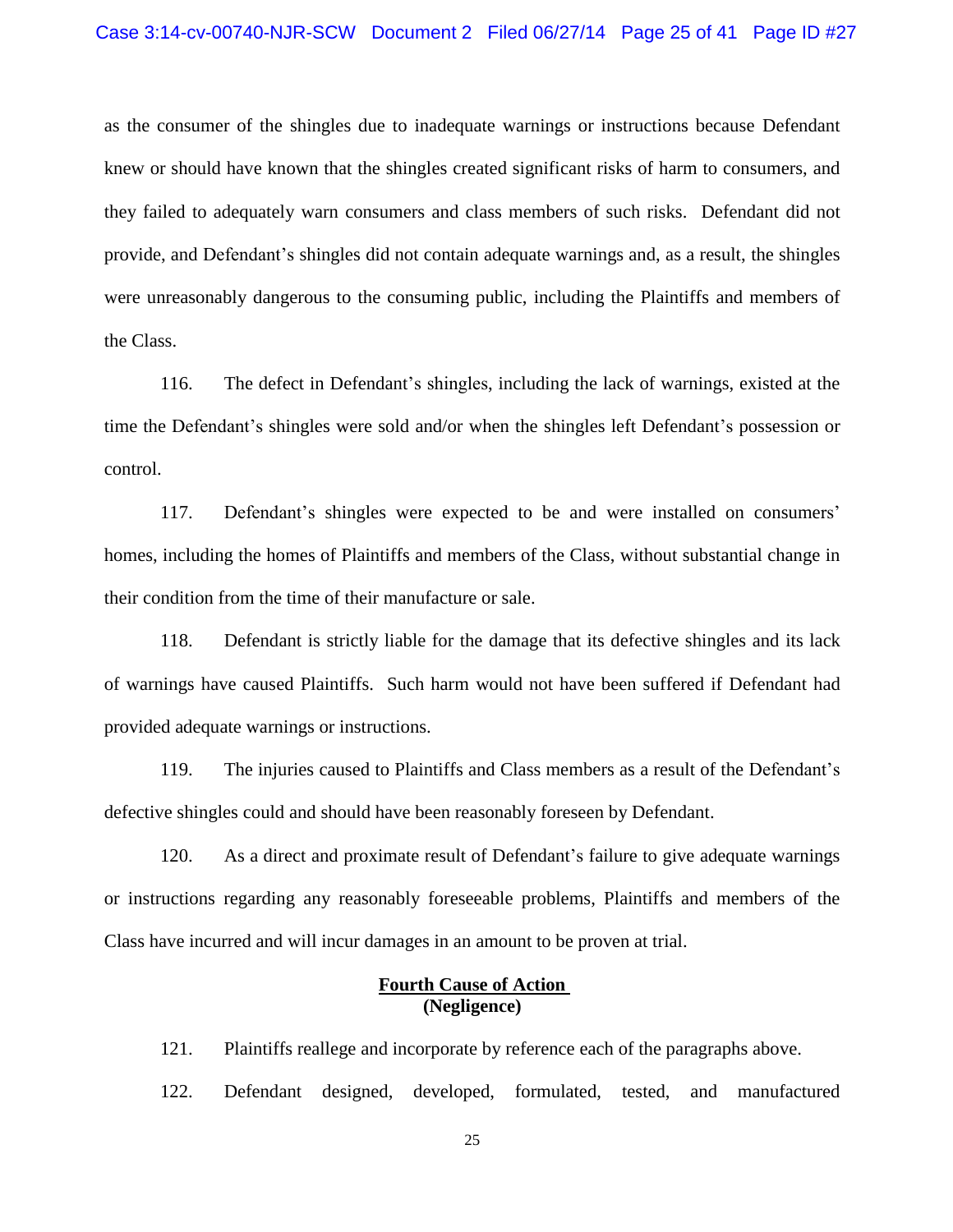Defendant's shingles for use and installation on homes and other structures.

123. Defendant's shingles are unreasonably dangerous when used on homes and other structures.

124. Defendant owed a duty to the consuming public to design, develop, formulate, test, and manufacture a product reasonably free of defect. Defendant further had a duty not to put defective and dangerous products such as its shingles on the market.

125. At the time Defendant was selling its shingles, Defendant was aware, or reasonably should have been aware, of the foreseeable risks associated with the use of its shingles.

126. Defendant was negligent and breached its duty to the consuming public, including Plaintiffs, by designing, developing, formulating, testing, and manufacturing Defendant's shingles that, under ordinary use, are subject to deterioration, general embrittlement, cracking, degranulation, dislodging and are otherwise defective.

127. The injuries sustained by Plaintiffs and members of the Class could have been reasonably foreseen by Defendant.

128. As a direct and proximate result of Defendant's negligent acts and/or omissions, Plaintiffs and members of the Class have incurred and will incur damages in an amount to be proven at trial.

## **Fifth Cause of Action (Negligent Failure to Warn)**

129. Plaintiffs reallege and incorporate by reference each of the paragraphs above.

130. Defendant owed a duty to the consuming public to design, develop, formulate, test, and manufacture a product reasonably free of defect.

131. Defendant had a duty to disclose to the consuming public the foreseeable risks associated with the use of its shingles on homes and other structures.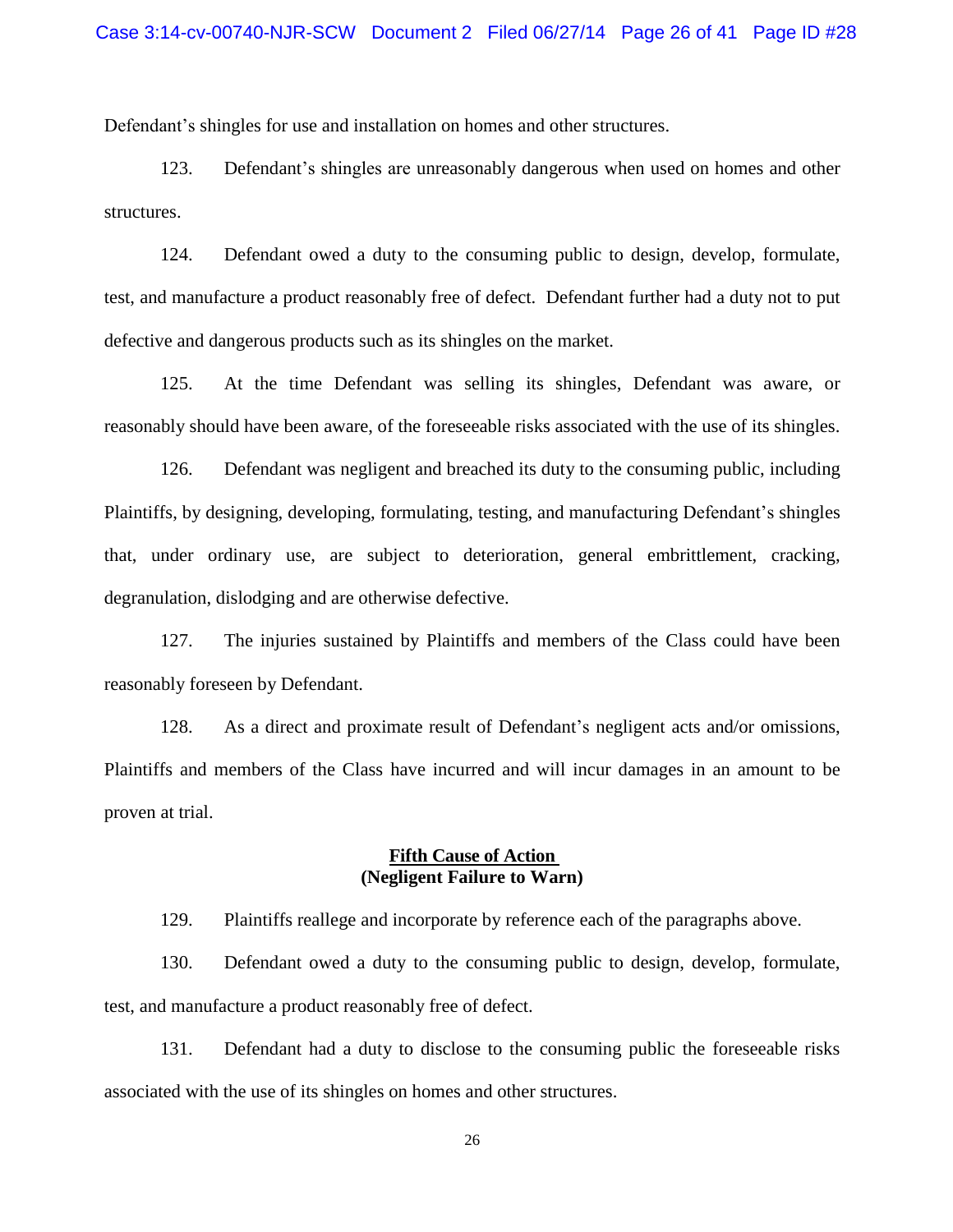132. At the time Defendant was selling its shingles, Defendant was aware, or reasonably should have been aware, of the foreseeable risks associated with the use of its shingles on homes and other structures.

133. Defendant was negligent in that it knew or by the exercise of reasonable care should have known that Defendant's shingles, under ordinary use in homes and other structures, might be harmful or injurious to the consuming public, including the Plaintiffs and members of the Class, but failed to use reasonable care to warn Plaintiffs and members of the Class and the consuming public of the potentially harmful and injurious effects in the manner that a reasonable person would under the same or similar circumstances.

134. Defendant failed to exercise reasonable care and give adequate warnings or instructions to consumers about the reasonably foreseeable dangers that could result from using Defendant's shingles under reasonably foreseeable conditions.

135. Consumers using and installing Defendant's shingles were not aware of the dangerous nature of them.

136. Plaintiffs were not aware of the dangerous and destructive nature of the shingles and Defendant knew or had reason to know that consumers would not realize the dangerous condition of them.

137. Due to Defendant's failure to provide consumers with adequate warnings or instruction about the dangerous and destructive nature of the shingles, Plaintiffs have been harmed. Such harm would not have been suffered if Defendant provided adequate warnings or instructions.

138. As a direct and proximate result of Defendant's negligent acts and/or omissions, the Plaintiffs and members of the Class have incurred and will incur damages in an amount to be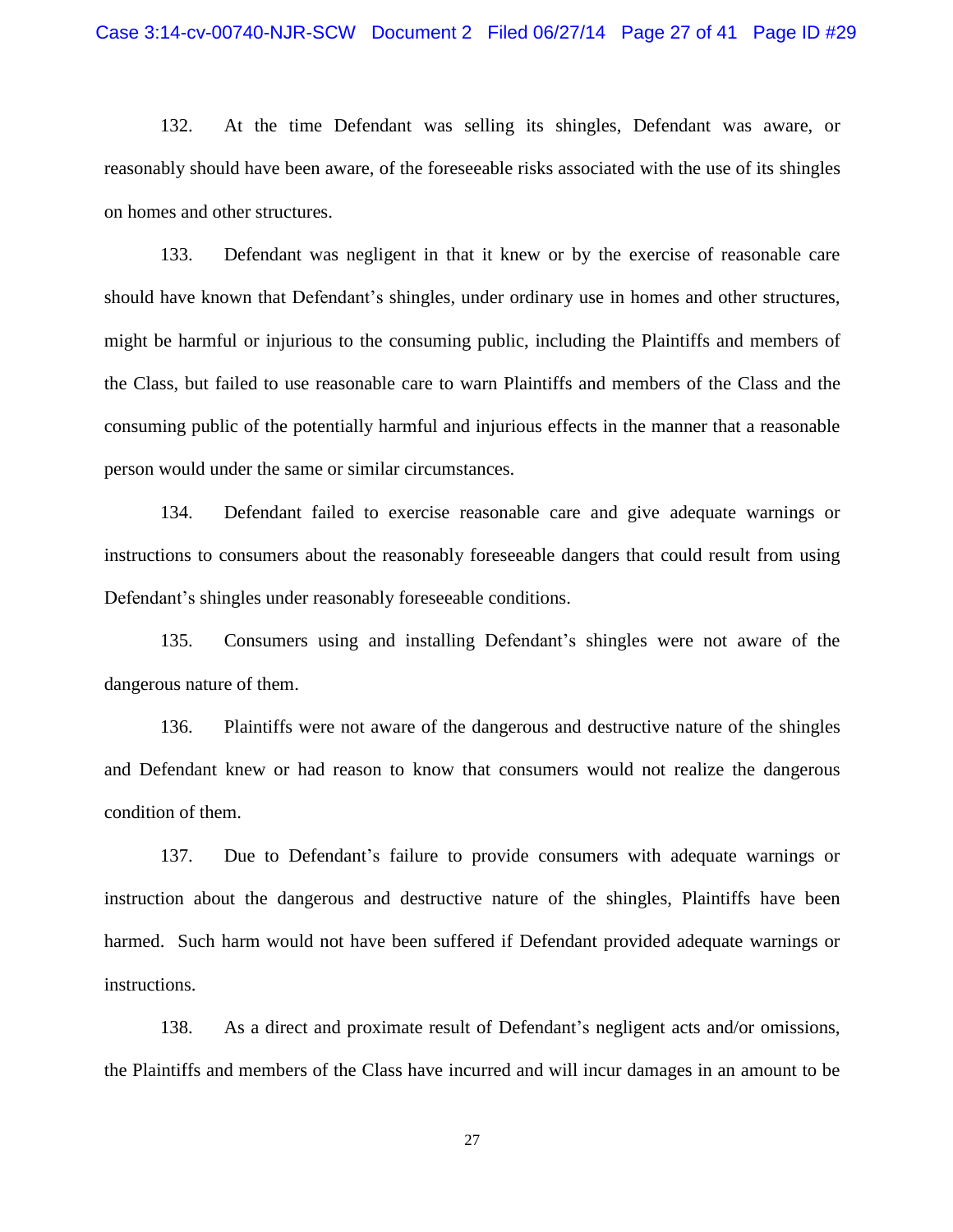proven at trial.

## **Sixth Cause of Action (Breach of the Implied Warranty of Merchantability)**

139. Plaintiffs reallege and incorporate by reference each of the paragraphs above.

140. Defendant designed, manufactured, and sold Defendant's shingles knowing that they would be installed on homes, and other structures owned by Plaintiffs and members of the Class.

141. Defendant is a merchant of the shingles and marketed, promoted, and sold the shingles to the consuming public.

142. Defendant expected the consuming public, including Plaintiffs and Class members, to install and use Defendant's shingles on their homes and other structures and such use was reasonably foreseeable. The shingles sold by Defendant were not merchantable at the time Defendant sold them.

143. Defendant warranted to the Plaintiffs and members of the Class that Defendant's shingles were of a quality that would pass without objection in the trade and was at least fit for the ordinary purposes for which such goods were used, and in all other respects was of merchantable quality.

144. Plaintiffs and members of the Class relied on that implied warranty.

145. Defendant breached its implied warranty of merchantability because Defendant's shingles were not of merchantable quality; deteriorated, cracked and prematurely failed; and were unfit for the ordinary purposes for which they were designed and used.

146. Given where Defendant's shingles are installed, affixed to the roof, any limitation of remedies claimed by Defendant must fail of its essential purpose in that if the shingles fail, significant damage to property will occur and the replacement of the failed shingles and the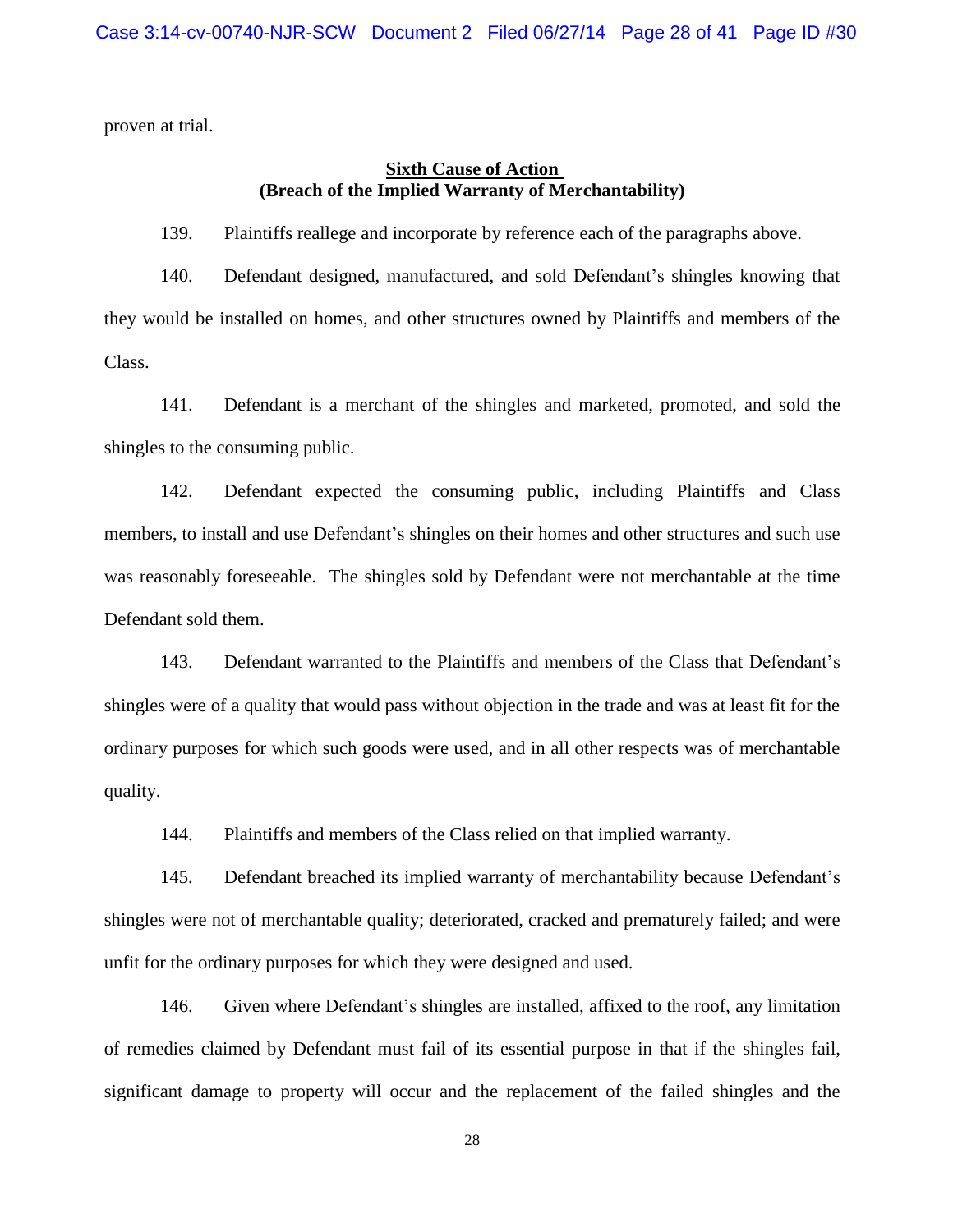#### Case 3:14-cv-00740-NJR-SCW Document 2 Filed 06/27/14 Page 29 of 41 Page ID #31

repairs necessitated by the failure cannot be accomplished without considerable consequential cost and expense.

147. Defendant has been notified by Plaintiffs of the defective nature of its shingles and of its breach of warranty within a reasonable time of discovery, and timely notice was tendered to the Defendant pursuant to the applicable provisions of the Uniform Commercial Code and pursuant to 810 ILCS 5/2-607(3)(a) by the filing of this Complaint and the service of the same upon the Defendant.

148. As a direct and proximate result of Defendant's breach of the implied warranty of merchantability, Plaintiffs and members of the Class have been damaged in an amount to be proven at trial.

# **Seventh Cause of Action (Breach of the Implied Warranty of Fitness for a Particular Purpose)**

149. Plaintiffs reallege and incorporate by reference each of the paragraphs above.

150. Defendant designed, manufactured, and sold its shingles knowing that they would be installed on the homes and other structures owned by Plaintiffs and members of the Class.

151. Defendant marketed, promoted, and sold the Defendant's shingles for installation and use on homes and other structures.

152. Defendant knew that the shingles it designed, manufactured, and created were to be used by Plaintiffs, Class members and other consumers on their homes and other structures.

153. Plaintiffs relied on Defendant's skill and/or judgment to furnish the shingles for use on their homes, and other structures which they owned.

154. Defendant impliedly warranted that roofs using Defendant's shingles would be fit for the particular purpose of providing aesthetically pleasing protection from the elements for homes, and structures owned by Plaintiffs and members of the Class.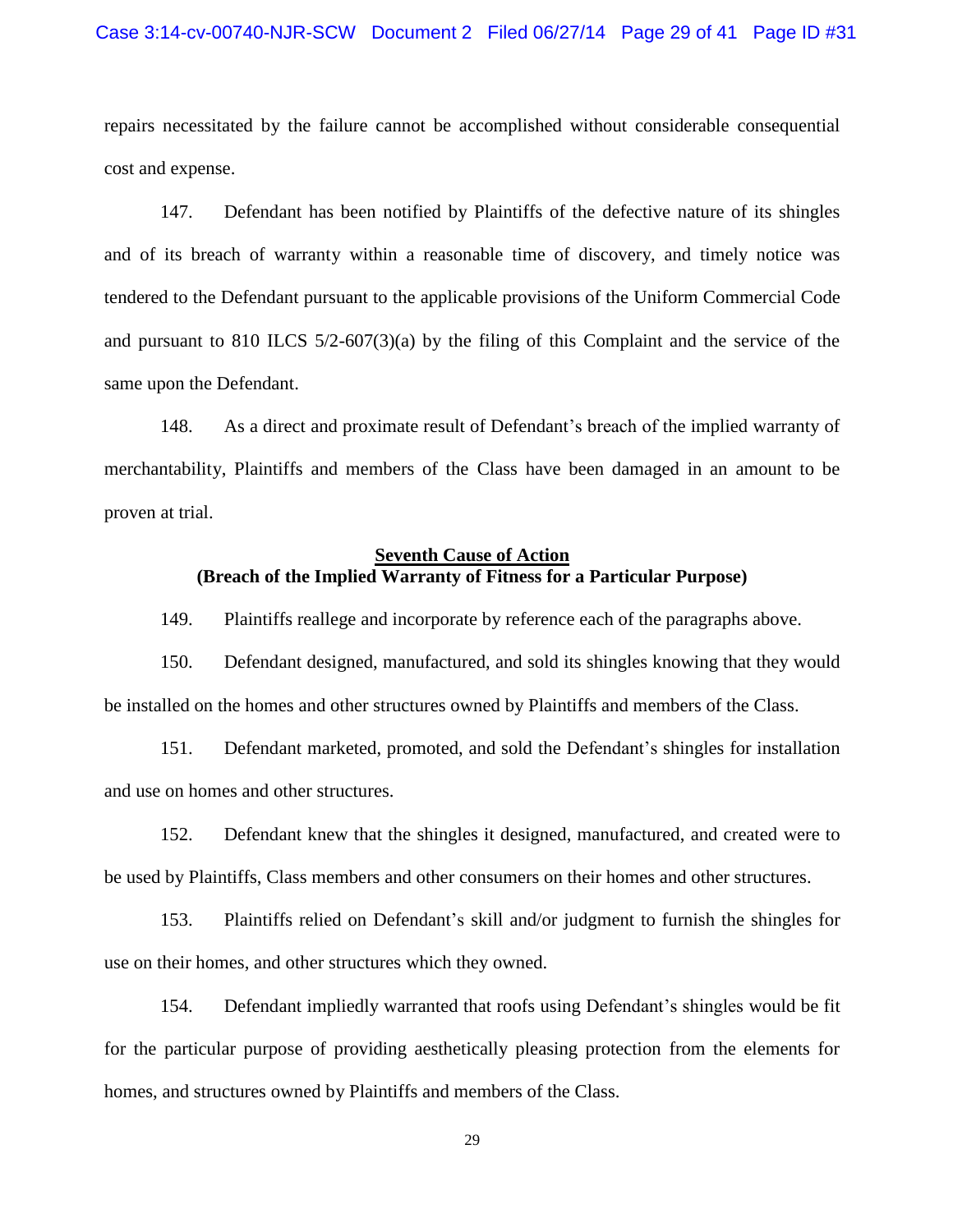#### Case 3:14-cv-00740-NJR-SCW Document 2 Filed 06/27/14 Page 30 of 41 Page ID #32

155. The Defendant's shingles were not fit for the particular purpose for which they were intended and became brittle, cracked, deteriorated and prematurely failed when installed on Plaintiffs' and Class member's homes.

156. Defendant was properly notified of the defective nature of its shingles and of its breach of the implied warranty of fitness for a particular purpose within a reasonable time of its discovery, and timely notice was tendered to the Defendant pursuant to the applicable provisions of the Uniform Commercial Code and pursuant to 810 ILCS 5/2-607(3)(a) by the filing of this Complaint and the service of the same upon the Defendant.

157. Given where Defendant's shingles were installed – permanently affixed to the roof – any limitation of remedies claimed by Defendant must fail of its essential purpose in that if the shingles fail, significant damage to property will occur and the replacement of the failed shingles and the repairs necessitated by the failure cannot be accomplished without considerable consequential cost and expense.

158. As a direct and proximate result of Defendant's breach of implied warranty of fitness for a particular purpose, Plaintiffs and members of the Class have been damaged in an amount to be proven at trial.

### **Eighth Cause of Action (Express Warranty)**

159. Plaintiffs reallege and incorporate by reference each of the paragraphs above.

160. Pursuant to Defendant's express warranty, Defendant is obligated to provide Plaintiffs and the Class members with shingles that were of merchantable quality and fit for the ordinary use and purpose for which they were intended. Defendant was further obligated pursuant to the express warranty to repair or replace any defects or problems with the shingles that Plaintiffs and members of the Class experienced. In exchange for these duties and obligations,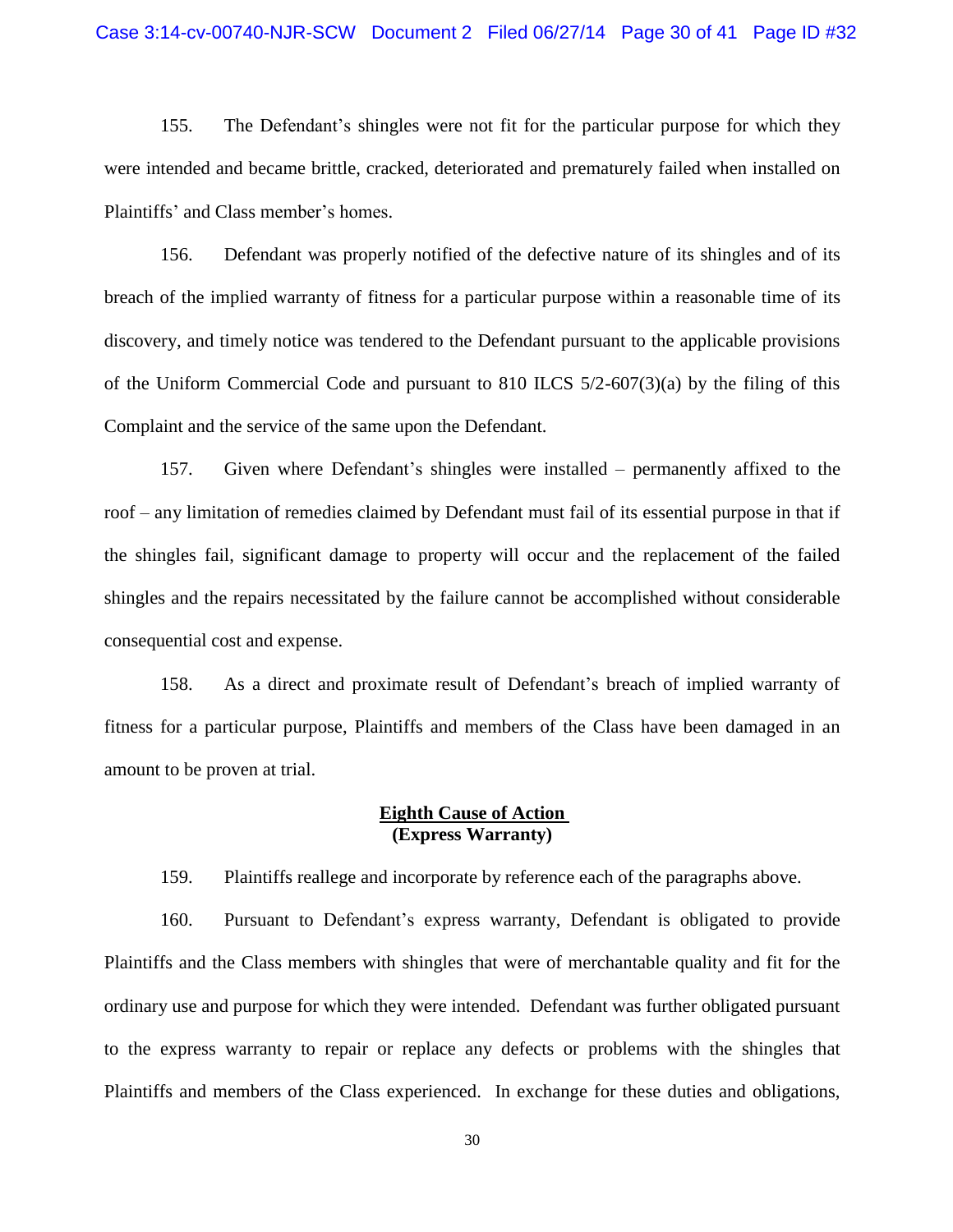Defendant received payment of the purchase price for the shingles from Plaintiffs and the Class.

161. Defendant failed to perform as required under its purported warranties and breached said contracts and agreements by providing Plaintiffs and the Class with shingles that were defective and unfit for their intended use and failed to appropriately repair or replace the shingles.

162. Defendant was properly notified of the defective nature of its shingles and of its breach of the express warranty of fitness for a particular purpose within a reasonable time of its discovery, and timely notice was tendered to the Defendant pursuant to the applicable provisions of the Uniform Commercial Code and pursuant to 810 ILCS 5/2-607(3)(a) by the filing of this Complaint and the service of the same upon the Defendant.

163. As a result of the foregoing, Plaintiffs and the Class members are entitled to compensatory damages in an amount to be proven at trial.

# **Ninth Cause of Action (Unjust Enrichment)**

164. Plaintiffs reallege and incorporate by reference each of the paragraphs above.

165. As a result of the wrongful conduct alleged herein, Defendant received a benefit, profits from the sale of defective shingles, at the expense of Plaintiffs and members of the Class.

166. Under the circumstances as described herein, it would be unjust for Defendant to retain the benefits it received at Plaintiffs' expense.

## **Tenth Cause of Action (Failure of Essential Purpose)**

167. Plaintiffs reallege and incorporate by reference each of the paragraphs above.

168. When Defendant sold its shingles to Plaintiffs and the Class, it offered a warranty promising certain remedies if a defect is noticed.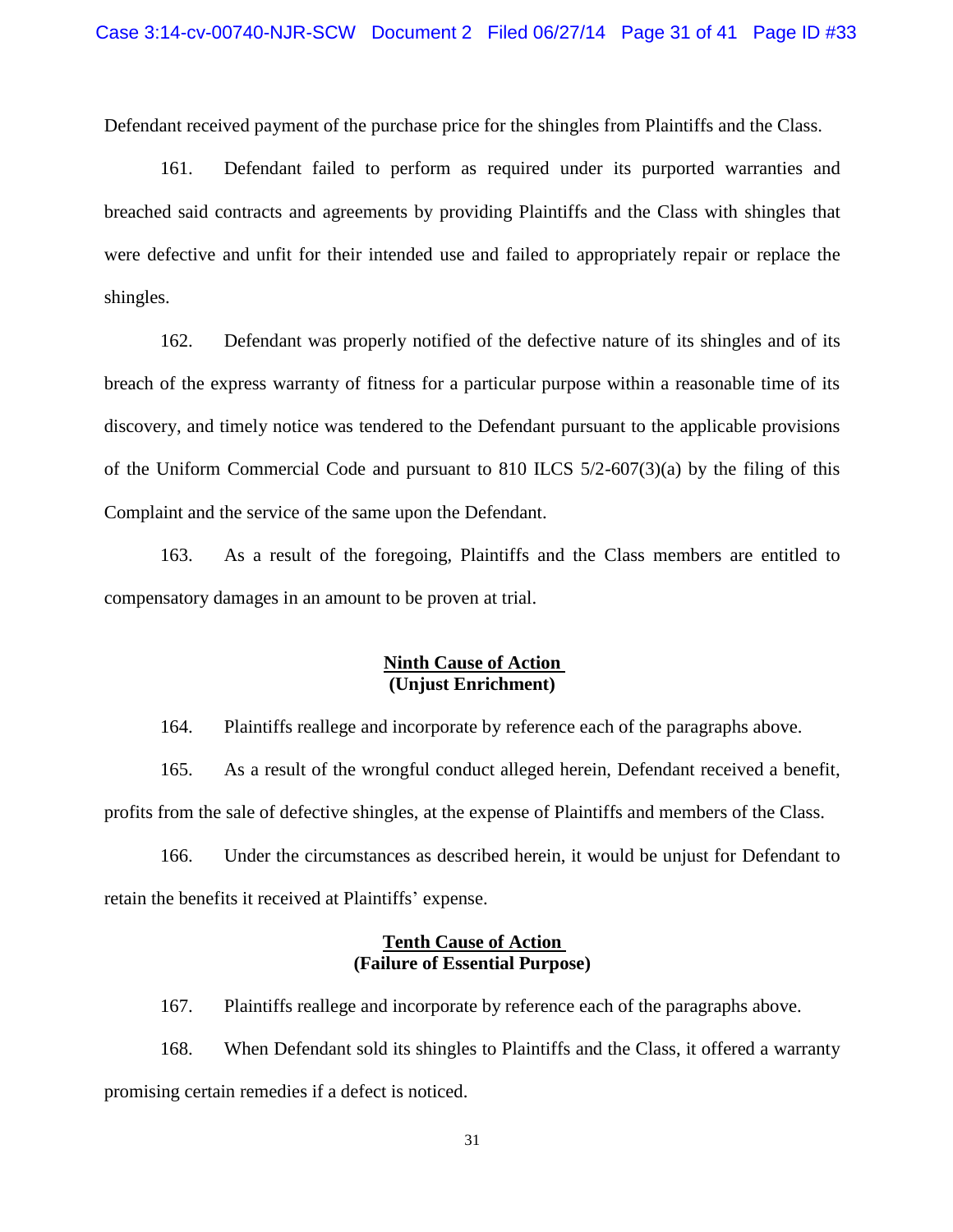169. Plaintiffs and the Class have afforded Defendant ample opportunities to repair the complained-of defects and Defendant has failed to remedy same in a reasonable amount of time. Plaintiffs put Defendant on notice, by way of warranty claims, that their shingles were problematic.

170. Plaintiffs and the Class have sustained consequential or incidental losses that would not have been sustained but for Defendant's failure of remedy to repair or replace.

171. The consequential or incidental losses sustained by Plaintiffs and the Class were not within the contemplation of the parties, and therefore should not be prohibited when such bargained for remedy fails of its essential purpose.

172. Because Defendant's warranty fails in its essential purpose, Plaintiffs and the Class are entitled to recover available damages.

173. Defendant's shingles were defective at the time they were acquired by Plaintiffs and members of the Class.

174. Defendant knew that their shingles were defective, yet continued to represent that they were free of defects. Plaintiffs and members of the Class had no ability to detect the defect nor received notice thereof.

175. As a direct and proximate cause of the foregoing, Plaintiffs and the Class have suffered and will continue to suffer damages and losses as alleged herein in an amount to be determined at trial.

## **Eleventh Cause of Action (Fraudulent Concealment)**

176. Plaintiffs reallege and incorporate by reference each of the paragraphs above.

177. At all times mentioned herein, Defendant, through its experience, was in a position of superiority to Plaintiffs and the Class members and had the duty and obligation to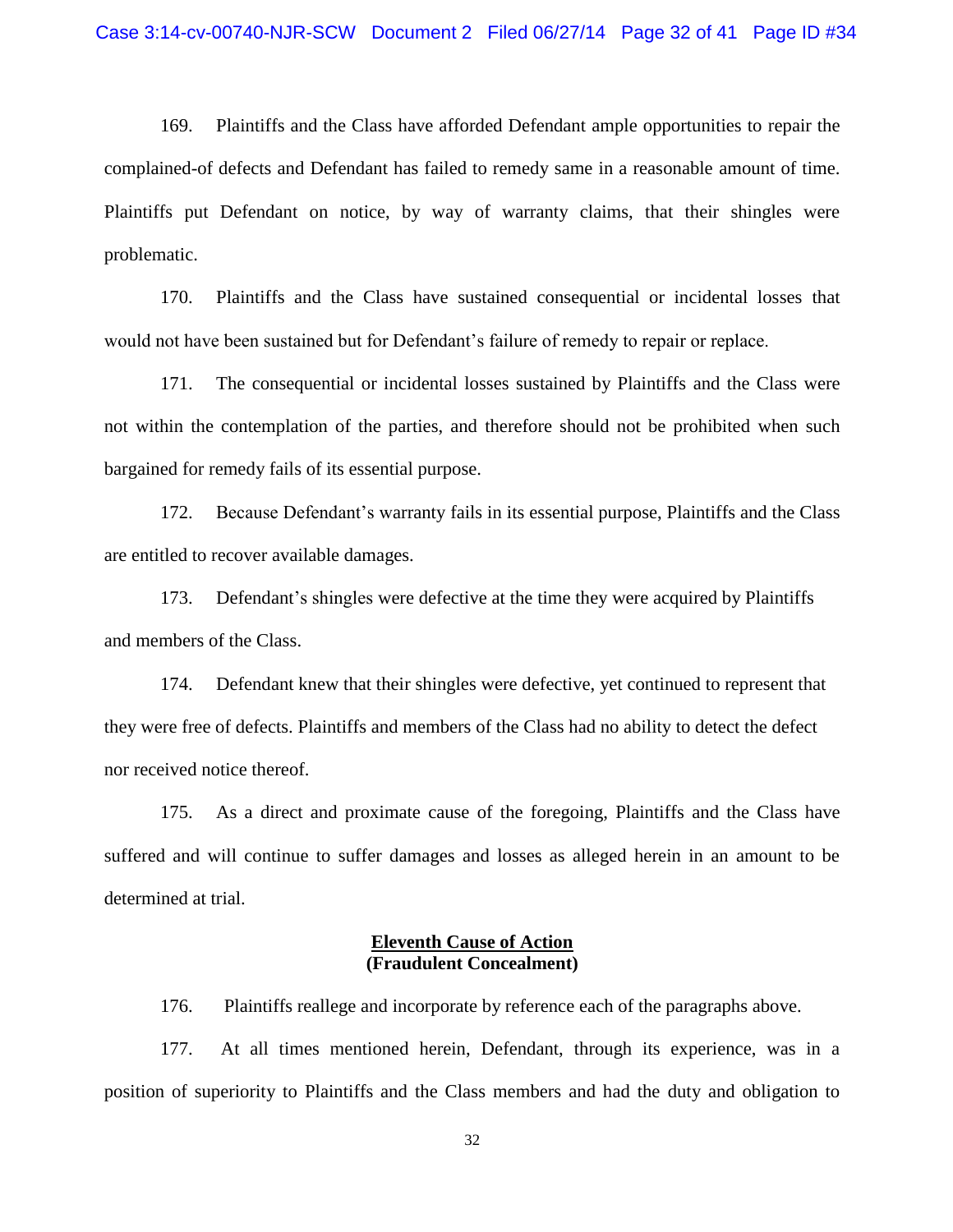disclose to Plaintiffs the true facts and their knowledge concerning the its shingles; that is that said product was defective, would prematurely fail, and otherwise were not as warranted and represented by Defendant. Defendant made the affirmative representations as set forth in this Complaint to Plaintiffs, the Class, and the general public prior to the date Plaintiffs purchased the shingles, while at the same time concealing the material defects described herein. All of these facts were material to consumers' (such as Plaintiffs') purchase decisions.

178. The material facts concealed or not disclosed by Defendant to Plaintiffs and the Class are material facts in that a reasonable person would have considered those facts to be important in deciding whether or not to purchase Defendant's shingles.

179. At all times mentioned herein, Defendant intentionally, willfully, and maliciously concealed or suppressed the facts set forth above from Plaintiffs and with the intent to defraud as herein alleged (i.e., reported that its warranties for certain time periods would be honored and that its shingles meet ASTM and industry requirements).

180. At all times mentioned herein, Plaintiffs and members of the Class reasonably relied on Defendant to disclose those material facts set forth above. If Defendant had disclosed the above facts to Plaintiffs and Class and had they been aware of said facts, they would either negotiated additional warranty coverage, negotiated a lower price to reflect the risk or simply avoided the risk all together by purchasing different shingles.

181. Defendant continued to conceal the defective nature of its shingles even after members of the Class began to report problems and submit warranty claims. Indeed, Defendant continues to cover up and conceal the true nature of the problem.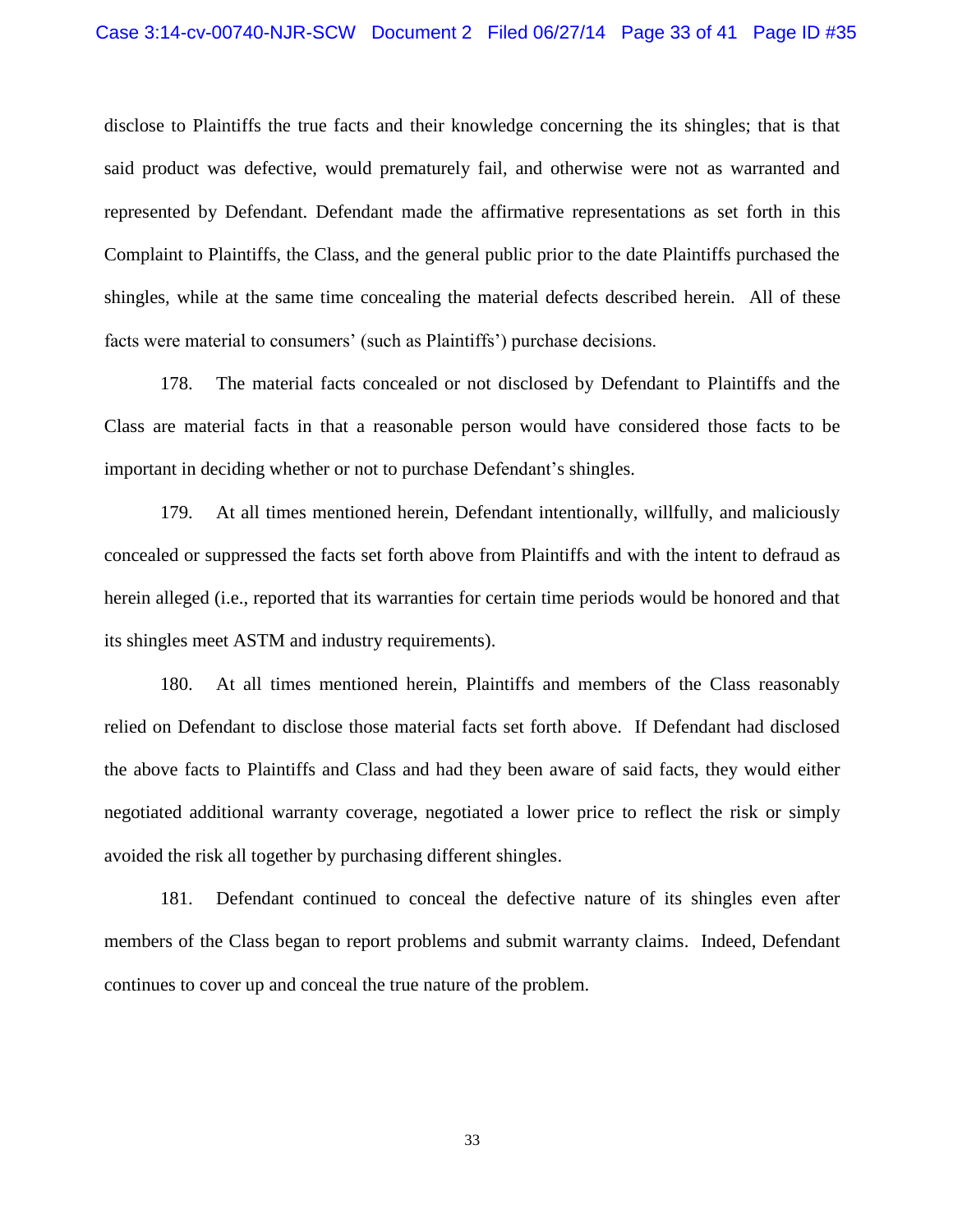182. As a result of the previous and continued concealment or suppression of the facts set forth above, Plaintiffs and the Class members sustained damages in an amount to be determined at trial.

## **Twelfth Cause of Action (Violation of Illinois Consumer Fraud and Deceptive Business Practices Act and Substantially Similar Laws of Certain Other States) (Illinois Class Only)**

183. Plaintiffs reallege and incorporate by reference each of the paragraphs above.

184. The conduct described in this Complaint constitutes a violation of the Illinois Consumer Fraud and Deceptive Business Practices Act (the "CFA"), 815 Ill. Comp. Stat. 505/1 *et seq*, and substantially similar state consumer protection statutes.

185. Defendant engaged in unfair or deceptive practices in violation of Illinois' Consumer Fraud and Deceptive Business Practices Act 815 Ill. Comp. Stat. 505/1 *et seq.* (2008) (hereinafter, "CFA") when it (1) represented the shingles were durable and free of defects and ASTM acceptable when, at best, it lacked credible evidence to support those claims, and, at worst, knew the shingles would fail prematurely, were not suitable for use as an exterior roofing product, and otherwise were not as warranted and represented by Defendant; (2) failed to disclose to, or concealed from, consumers, installers and distributors material facts about the defective nature of the shingles; (3) failed to disclose its own knowledge of the defective nature of the shingles; and (4) limited its warranty obligations in an unfair and unconscionable way in light of its failure to disclose the defective nature of the shingles.

186. Defendant either knew or should have known its shingles were defective, would fail prematurely and were not as warranted and represented by Defendant.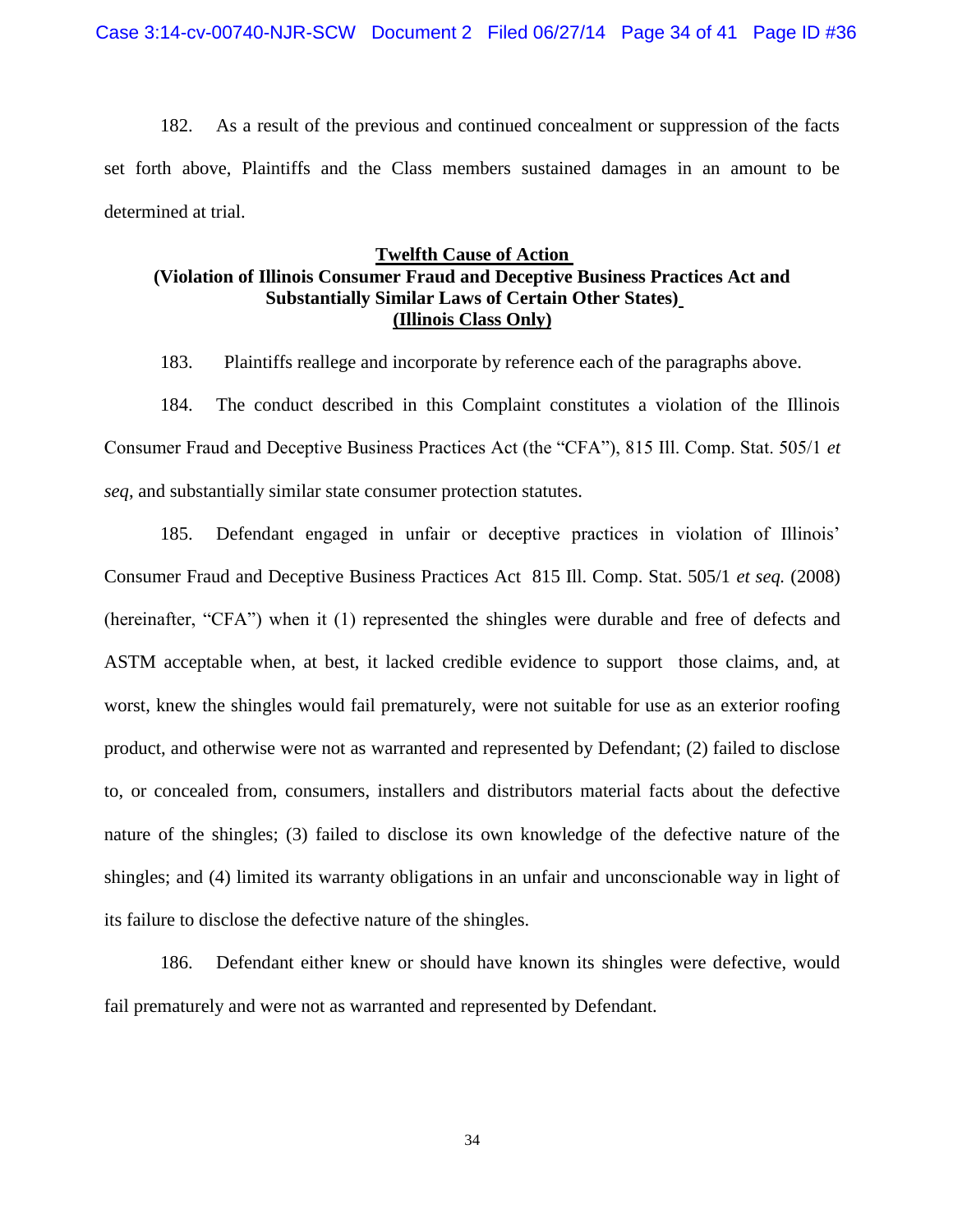187. Defendant's conduct and omissions described herein repeatedly occurred in Defendant's trade or business and were capable of deceiving a substantial portion of the consuming public.

188. The facts concealed or not disclosed by Defendant are material facts in that Plaintiffs and any reasonable consumer would have considered those facts important in deciding whether to purchase the shingles or purchase homes or structures with roofs constructed with the shingles. Had Plaintiffs and the Class known the shingles were defective (and were not ASTM acceptable), they would not have purchased the shingles or they would have either negotiated additional warranty coverage, negotiated a lower price to reflect the risk or simply avoided the risk all together by purchasing different shingles.

189. Defendant intended that Plaintiffs and the Class would rely on the deception by purchasing its shingles, unaware of the undisclosed material facts. Defendant knew that Plaintiffs and the Class would rely on its product literature and advertisments, statements made on its bundle wrappers and other representations. This conduct constitutes consumer fraud within the meaning of the various consumer protection statutes.

190. Defendant's unlawful conduct is continuing, with no indication that Defendant will cease.

191. As a direct and proximate result of the deceptive, misleading, unfair and unconscionable practices of the Defendant set forth above, Plaintiffs and Class Members are entitled to actual damages, compensatory damages, penalties, attorney's fees and costs as set forth in Section 10a of the CFA.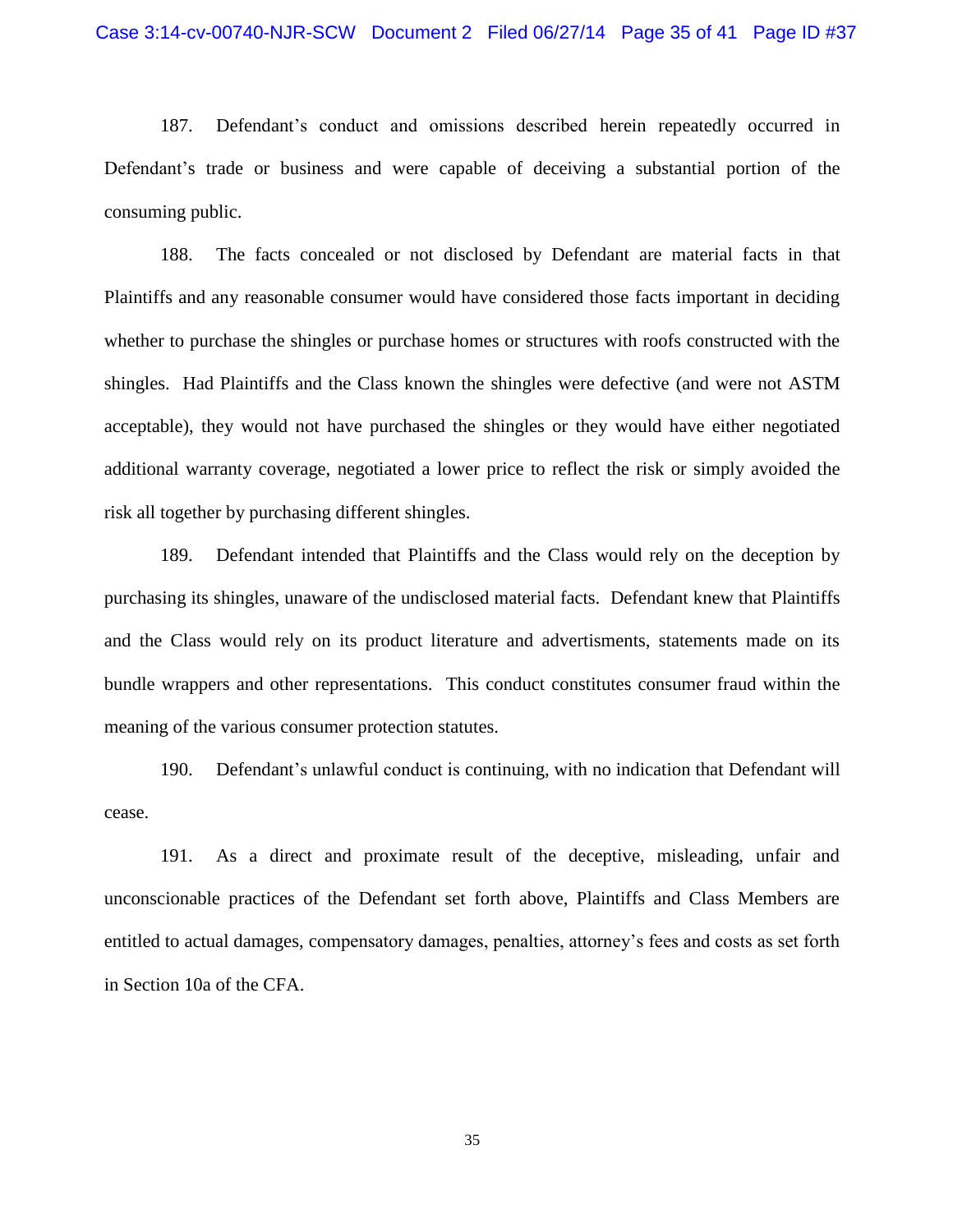192. The Defendant's deceptive, misleading, unfair and unconscionable practices set forth above were done willfully, wantonly and maliciously entitling Plaintiffs and Class members to an award of punitive damages.

## **Fourteenth Cause of Action (Colorado Products Liability Act, Colo. Rev. Stat. §§ 13-21-401,** *et seq***.) (Colorado Class Only)**

193. Plaintiffs reallege and incorporate by reference each of the paragraphs above.

194. At all relevant times, Defendant was the designer, developer, tester, manufacturer, distributor, marketer, and seller of shingles.

195. Defendant knew and/or should have known and expected that the shingles would reach the ultimate user and/or consumer without substantial change, and in the condition in which they were sold by Defendant.

196. At all relevant times, Defendant owed a duty of reasonable care to Plaintiffs and the Class in the design, development, manufacture, distribution, marketing, sale, and selection of materials for the shingles. It was foreseeable to Defendant that the defective, dangerous, unsafe, and unfit shingles would cause damages to the end users of the product.

- 197. Defendant breached this duty by, among other things:
	- A. Manufacturing, designing, developing, distributing, marketing, selling and placing into the stream of commerce the defective, dangerous, unsafe shingles;
	- B. Failing to adequately and properly inspect and test the shingles;
	- C. Failing to adequately and properly select and utilize non-defective materials;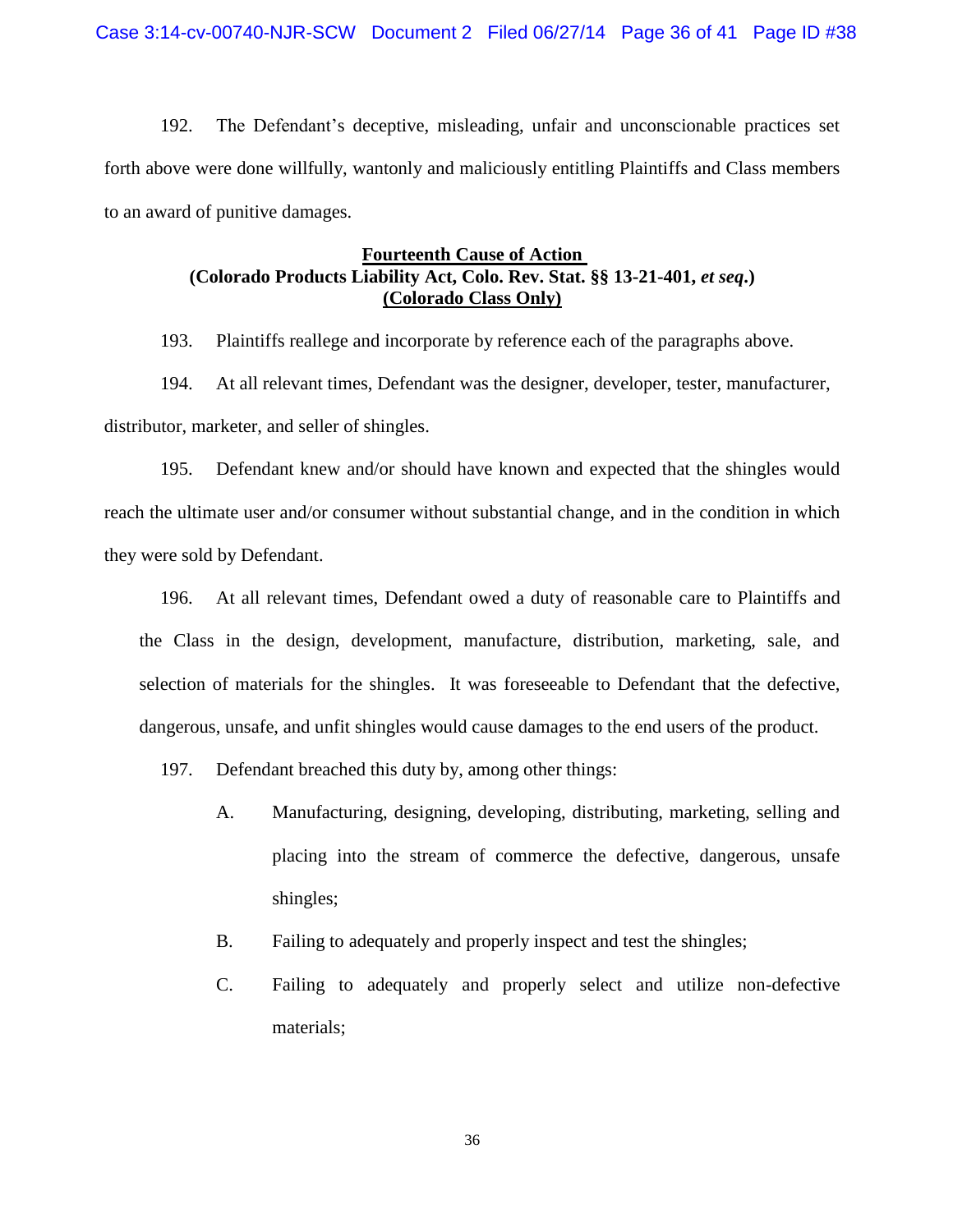- D. Failing to adequately and properly design the components that would operate and/or perform in a non-defective manner; and
- E. Failing to adequately and properly warn of the damages arising from the installation and use of the shingles.

198. But for the Defendant's conduct alleged herein and their breach of duty, Plaintiffs and the Class would not have suffered the damages and losses alleged herein.

199. Defendant knew and/or should have known the inside of the units are prone to cracking, curling, degranulation and general deterioration after a short time, making it foreseeable to Defendant that failure of the unit and its component parts would cause damages to the end users.

200. As a direct and proximate result of Defendant's acts and/or omissions as alleged herein, the Plaintiffs and the Class have sustained, are sustaining, and will sustain damages and losses as alleged herein.

# **Fifteenth Cause of Action (Violation of the Kentucky Consumer Protection Act ("KCPA"), Ky. Rev. Stat. Ann. §§ 367.110 et seq.) (Kentucky Class Only)**

201. Plaintiffs reallege and incorporate by reference each of the paragraphs above.

202. The KCPA declares unlawful any unfair, false, misleading, or deceptive acts or practices in the conduct of any trade or commerce. For purposes of the KCPA, unfair is construed to mean unconscionable. *See* Ky. Rev. State. Ann. § 367.170.

203. Defendant committed unfair, unconscionable, false, misleading, or deceptive acts or practices in the conduct of trade or commerce by selling, marketing, and distributing the defective shingles.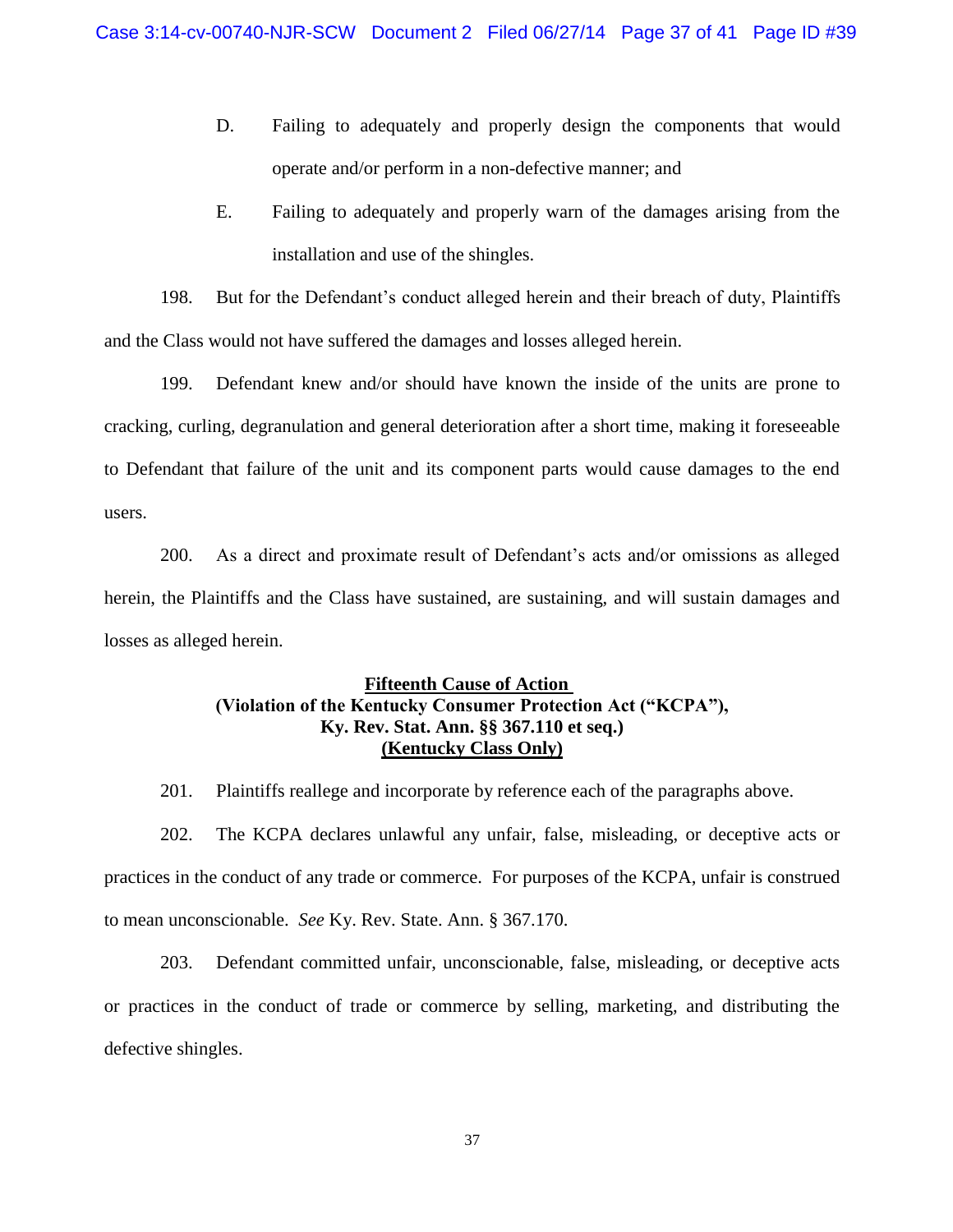204. Defendant committed unfair, unconscionable, false, misleading, or deceptive acts or practices in the conduct of trade or commerce by selling, marketing, and distributing the defective shingles.

205. Defendant committed unfair, unconscionable, false, misleading, or deceptive acts or practices in the conduct of trade or commerce by concealing and/or failing to inform Plaintiffs and members of the Class and subclasses that the shingles were defective.

206. Defendant committed unfair, unconscionable, false, misleading, or deceptive trade practices in the conduct of trade or commerce by falsely representing that the shingles are reliable, durable, dependable, long lasting, and meet or exceed the highest standards in the industry.

207. Defendant committed unfair, unconscionable, false, misleading, or deceptive trade practices in the conduct of trade or commerce by making false representations regarding the quality of its warranties. These unfair, unconscionable, false, misleading, or deceptive acts or practices caused damages to Plaintiffs and members of the Class and subclasses.

## **Sixteenth Cause of Action (Declaratory and Injunctive Relief)**

208. Plaintiffs reallege and incorporate by reference each of the paragraphs above.

209. Plaintiffs, on behalf of themselves and putative Class members, seek a Court declaration of the following:

- A. All Defendant's shingles have defects which cause them to fail, crack, degranulate, and deteriorate, resulting in damage to property and the necessity of the removal and replacement;
- B. Defendant knew of the defects in its shingles and that the limitations contained in the warranties accompanying the shingles are unenforceable;
- C. All Defendant's shingles have defects in workmanship and material that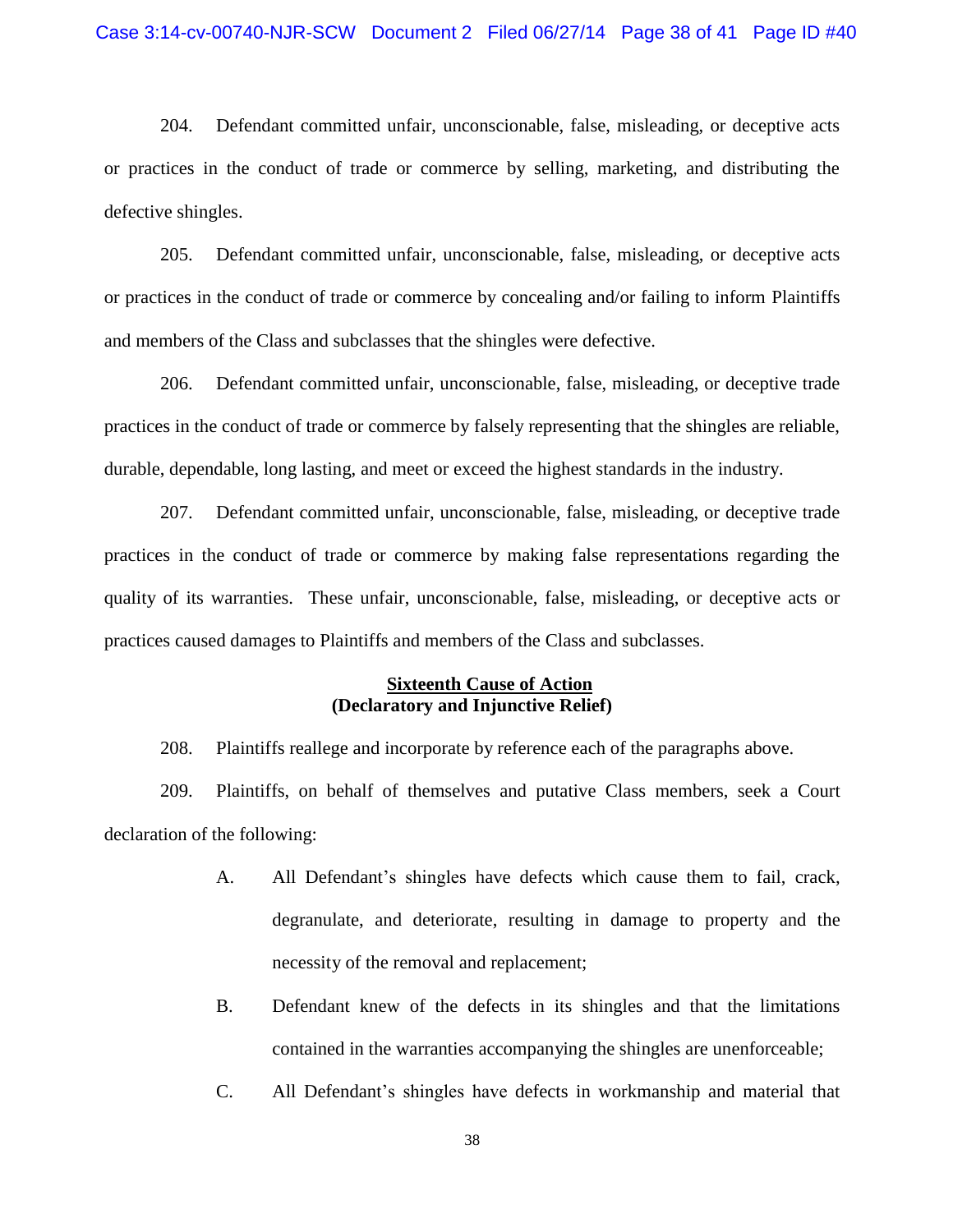cause failures;

- D. Defendant will re-audit and reassess all prior warranty claims on its shingles, including claims previously denied in whole or in part, where the denial was based on warranty or other grounds; and
- E. Defendant shall establish an inspection program and protocol to be communicated to members of the Class, which will require Defendant to inspect, upon request, a Class member's structure to determine whether Defendant shingle failure is manifest.

#### **PRAYER FOR RELIEF**

WHEREFORE, Plaintiffs, on behalf of themselves and all others similarly situated, request the Court to enter judgment against Defendant, as follows:

A. Enter an order certifying the proposed Class (and subclasses, if applicable), designating Plaintiffs as the named Class Representatives of the Class, and designating the undersigned as Class Counsel;

B. Declare that Defendant is financially responsible for notifying all Class members of the problems with Defendant's products;

C. Enter an order enjoining Defendant from further deceptive advertising, marketing, distribution, and sales practices with respect to its products, and requiring it to remove and replace Plaintiffs' and Class members' roofs with a suitable alternative roofing material of Plaintiffs' and Class members' choosing;

D. Enter an award to Plaintiffs and the Class that includes compensatory, exemplary or punitive damages, and statutory damages, including interest thereon, in an amount to be proven at trial;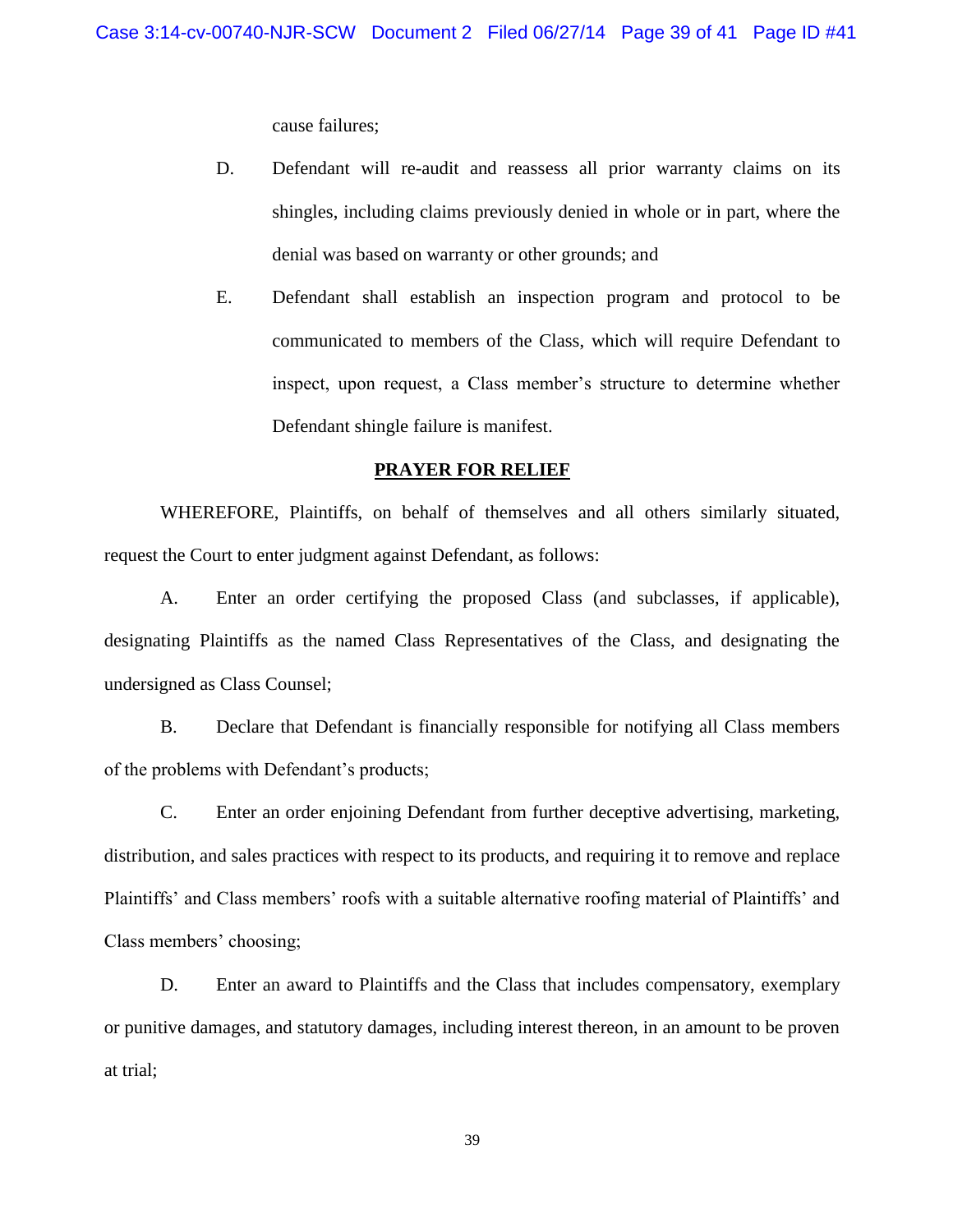E. Declare that Defendant must disgorge, for the benefit of the Class, all or part of the

ill-gotten profits it received from the sale of its materials, or order it to make full restitution to Plaintiffs and the members of the Class;

F. Enter an award of attorneys' fees and costs, as allowed by law;

G. Enter an award of pre-judgment and post-judgment interest, as provided by law;

H. Grant Plaintiffs and the Class leave to amend the Complaint to conform to the

evidence produced at trial; and

I. Grant such other or further relief as may be appropriate under the circumstances.

### **JURY DEMAND**

Pursuant to the Federal Rules of Civil Procedure, Plaintiffs hereby demand a trial by jury on all issues so triable.

Dated: June 26, 2014 Respectfully submitted,

## **THE DRISCOLL FIRM, P.**

By: /s/ John J. Driscoll John J. Driscoll, #6276464 john@thedriscollfirm.com Chris J. Quinn, #6310758 chris@thedriscollfirm.com 211 N. Broadway,  $40^{th}$  Floor St. Louis, MO 63102 Telephone: (314) 932-3232 Facimile: (314) 932-3233

> Gary D. McCallister **Gary D. McCallister & Associates, LLC** gdm@gdmlawfirm.com 120 N. LaSalle, Suite 2800 Chicago, Illinois 60602 Telephone: 312-345-0611 Facsimile: 312-345-0612 **ARDC # 6219649**